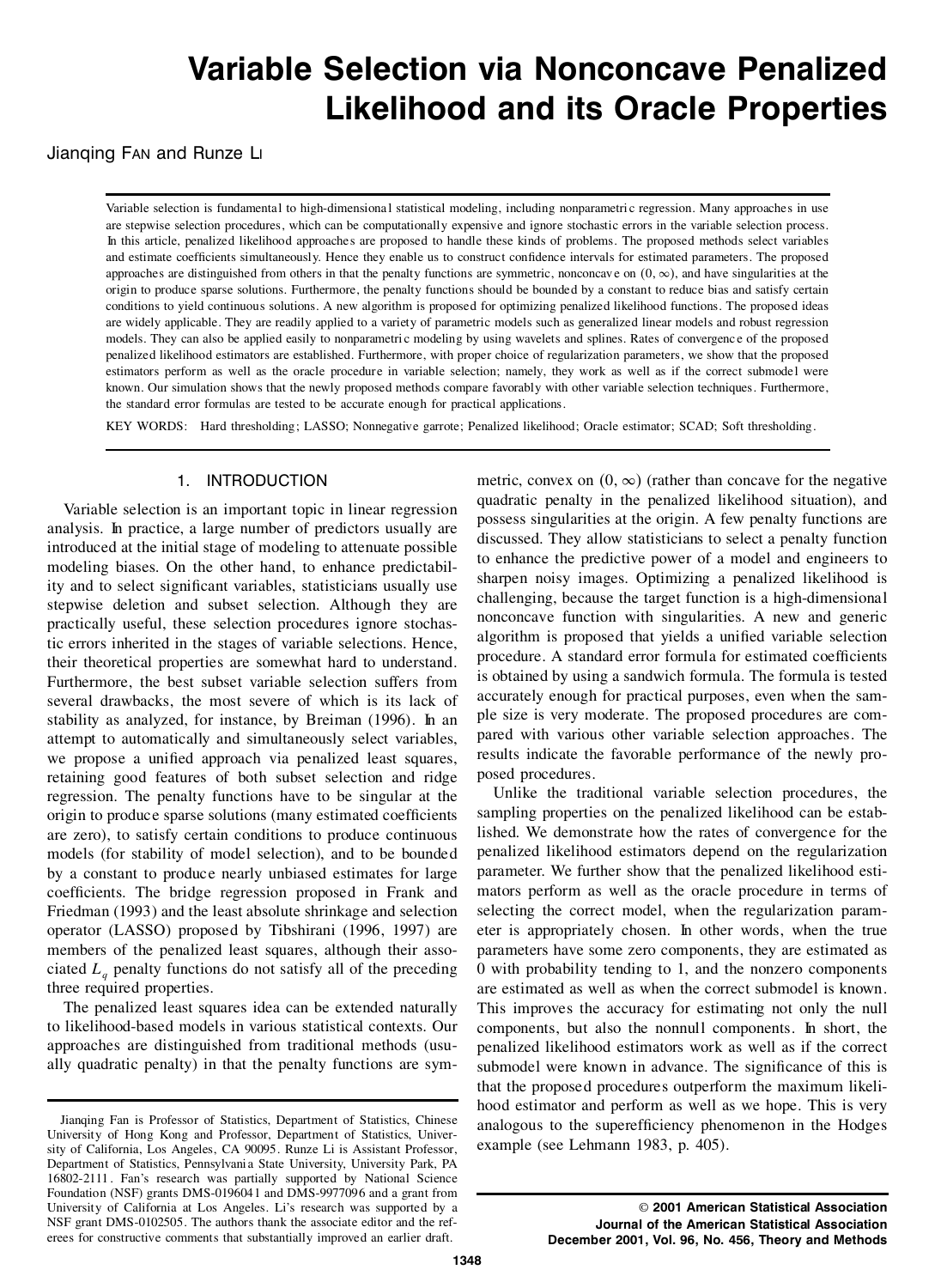The proposed penalized likelihood method can be applied readily to high-dimensional nonparametric modeling. After approximating regression functions using splines or wavelets, it remains very critical to select significant variables (terms in the expansion) to efficiently represent unknown functions. In a series of work by Stone and his collaborators (see Stone, Hansen, Kooperberg, and Truong 1997), the traditional variable selection approaches were modified to select useful spline subbases. It remains very challenging to understand the sampling properties of these data-driven variable selection techniques. Penalized likelihood approaches, outlined in Wahba (1990), and Green and Silverman (1994) and refer ences therein, are based on a quadratic penalty. They reduce the variability of estimators via the ridge regression. In wavelet approximations, Donoho and Johnstone (1994a) selected sig nificant subbases (terms in the wavelet expansion) via thresholding. Our penalized likelihood approach can be applied directly to these problems (see Antoniadis and Fan, in press). Because we select variables and estimate parameters simulta neously, the sampling properties of such a data-driven variable selection method can be established.

In Section 2, we discuss the relationship between the penalized least squares and the subset selection when design matri ces are orthonormal. In Section 3, we extend the penalized likelihood approach discussed in Section 2 to various para metric regression models, including traditional linear regression models, robust linear regression models, and generalized linear models. The asymptotic properties of the penalized likelihood estimators are established in Section 3.2. Based on local quadratic approximations, a unified iterative algorithm for finding penalized likelihood estimators is proposed in Section 3.3. The formulas for covariance matrices of the estimated coefficients are also derived in this section. Two data-driven methods for finding unknown thresholding parameters are discussed in Section 4. Numerical comparisons and simulation studies also are given in this section. Some discussion is given in Section 5. Technical proofs are relegated to the Appendix.

# 2. PENALIZED LEAST SQUARES AND VARIABLE SELECTION

Consider the linear regression model

$$
y = X\beta + \varepsilon, \tag{2.1}
$$

where **y** is an  $n \times 1$  vector and **X** is an  $n \times d$  matrix. As in the traditional linear regression model, we assume that  $y_i$ 's are conditionally independent given the design matrix. There are strong connections between the penalized least squares and the variable selection in the linear regression model. To gain more insights about various variable selection procedures, in this section we assume that the columns of  $X$  in (2.1) are orthonormal. The least squares estimate is obtained via min- $\|\mathbf{y} - \mathbf{X}\boldsymbol{\beta}\|^2$ , which is equivalent to  $\|\boldsymbol{\beta} - \boldsymbol{\beta}\|^2$ , where  $\hat{\beta} = X^T y$  is the ordinary least squares estimate.

Denote  $\mathbf{z} = \mathbf{X}^T \mathbf{y}$  and let  $\hat{\mathbf{y}} = \mathbf{X} \mathbf{X}^T \mathbf{y}$ . A form of the penalized least squares is

$$
\frac{1}{2} \|\mathbf{y} - \mathbf{X}\boldsymbol{\beta}\|^2 + \lambda \sum_{j=1}^d p_j(|\beta_j|) = \frac{1}{2} \|\mathbf{y} - \hat{\mathbf{y}}\|^2 + \frac{1}{2} \sum_{j=1}^d (z_j - \beta_j)^2
$$

$$
+ \lambda \sum_{j=1}^d p_j(|\beta_j|). \quad (2.2)
$$

The penalty functions  $p_i(\cdot)$  in (2.2) are not necessarily the same for all *j*. For example, we may wish to keep important predictors in a parametric model and hence not be willing to penalize their corresponding parameters. For simplicity of presentation, we assume that the penalty functions for all coefficients are the same, denoted by  $p(|\cdot|)$ . Furthermore, we denote  $\lambda p(|\cdot|)$  by  $p_{\lambda}(|\cdot|)$ , so  $p(|\cdot|)$  may be allowed to depend on  $\lambda$ . Extensions to the case with different thresholding functions do not involve any extra difficulties.

The minimization problem of (2.2) is equivalent to mini mizing componentwise. This leads us to consider the penalized least squares problem

$$
\frac{1}{2}(z-\theta)^2 + p_\lambda(|\theta|). \tag{2.3}
$$

By taking the hard thresholding penalty function [see Fig.  $1(a)$ ]

$$
p_{\lambda}(|\theta|) = \lambda^2 - (|\theta| - \lambda)^2 I(|\theta| < \lambda),\tag{2.4}
$$

we obtain the hard thresholding rule (see Antoniadis 1997 and Fan 1997)

$$
\hat{\theta} = zI(|z| > \lambda); \tag{2.5}
$$

see Figure 2(a). In other words, the solution to  $(2.2)$  is simply  $z_jI(|z_j| > \lambda)$ , which coincides with the best subset selection, and stepwise deletion and addition for orthonor mal designs. Note that the hard thresholding penalty function is a smoother penalty function than the entropy penalty  $p_{\lambda}(|\theta|) = (\lambda^2/2)I(|\theta| \neq 0)$ , which also results in (2.5). The former facilitates computational expedience in other settings.

A good penalty function should result in an estimator with three properties.

- 1. *Unbiasedness*: The resulting estimator is nearly unbi ased when the true unknown parameter is large to avoid unnecessary modeling bias.
- 2. *Sparsity*: The resulting estimator is a thresholding rule, which automatically sets small estimated coefficients to zero to reduce model complexity.
- 3. *Continuity*: The resulting estimator is continuous in data *z* to avoid instability in model prediction.

We now provide some insights on these requirements.

The first order derivative of (2.3) with respect to  $\theta$  is  $\text{sgn}(\theta)\{|\theta| + p'_{\lambda}(|\theta|)\} - z$ . It is easy to see that when  $p'_{\lambda}(|\theta|) = 0$ 0 for large  $|\theta|$ , the resulting estimator is *z* when |*z*| is sufficiently large. Thus, when the true parameter  $|\theta|$  is large, the observed value  $|z|$  is large with high probability. Hence the penalized least squares simply is  $\hat{\theta} = z$ , which is approximately unbiased. Thus, the condition that  $p'_{\lambda}(|\theta|) = 0$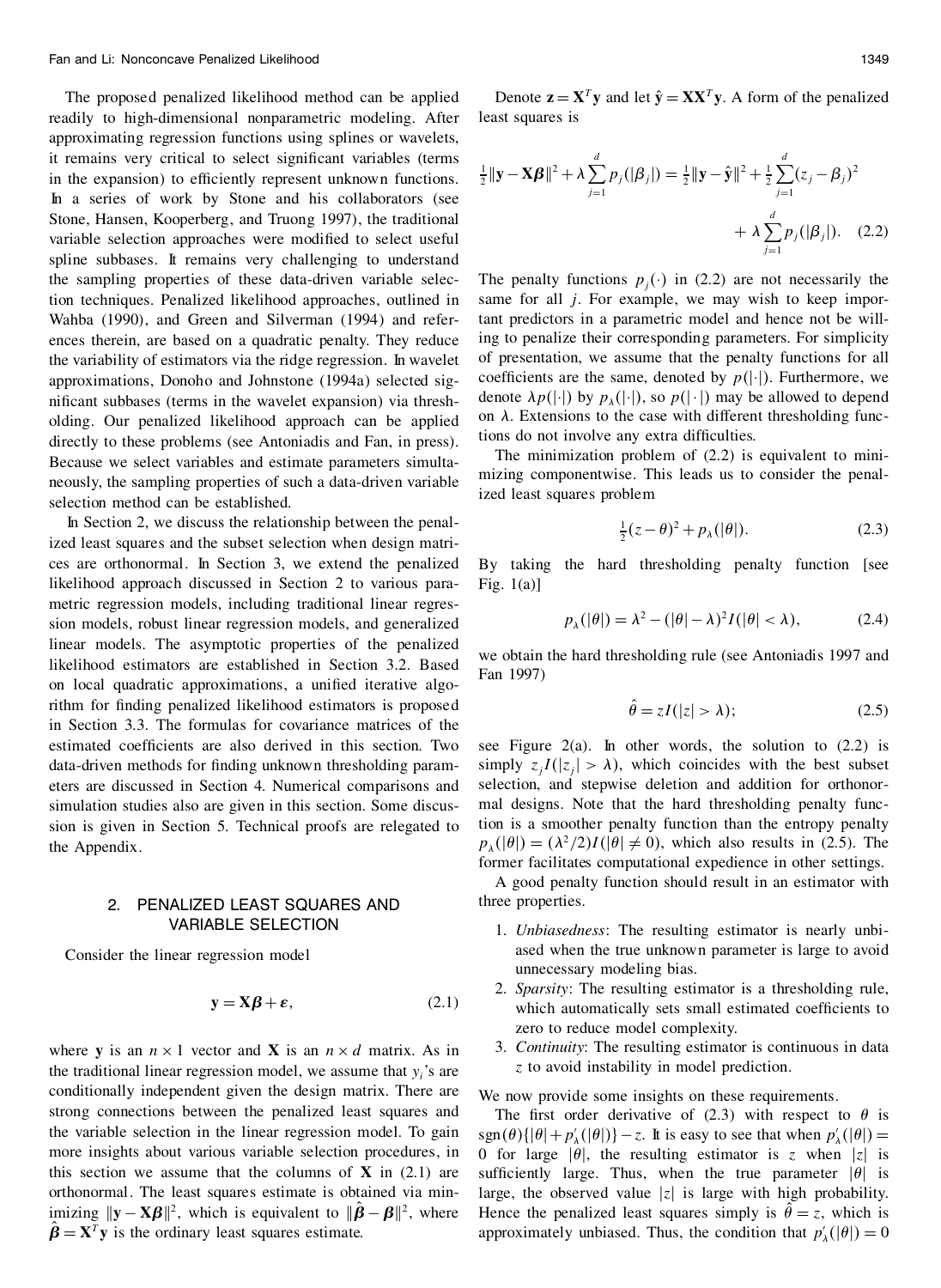

Figure 1. Three Penalty Functions  $p_{_\lambda}(\theta)$  and Their Quadratic Approximations. The values of  $\lambda$  are the same as those in Figure 5(c).

*for large*  $|\theta|$  is a sufficient condition for unbiasedness for a large true parameter. It corresponds to an improper prior distribution in the Bayesian model selection setting. A sufficient condition for the resulting estimator to be a thresholding rule is that *the minimum of the function*  $|\theta| + p'_{\lambda}(|\theta|)$  *is positive.* Figure 3 provides further insights into this statement. When  $|z| < \min_{\theta \neq 0} \{ |\theta| + p'_{\lambda}(|\theta|) \}$ , the derivative of (2.3) is positive for all positive  $\theta$ 's (and is negative for all negative  $\theta$ 's). Therefore, the penalized least squares estimator is 0 in this situation, namely  $\theta = 0$  for  $|z| < \min_{\theta \neq 0} \{ |\theta| + p'_{\lambda}(|\theta|) \}$ . When f  $|z| > \min_{\theta \neq 0} |\theta| + p'_{\lambda}(|\theta|)$ , two crossings may exist as shown in Figure 1; the larger one is a penalized least squares esti mator. This implies that a sufficient and necessary condition 2.1 for continuity is that *the minimum of the function*  $|\theta| + p'_{\lambda}(|\theta|)$ *is attained at 0*. From the foregoing discussion, we conclude that a penalty function satisfying the conditions of sparsity and continuity must be singular at the origin.

It is well known that the  $L_2$  penalty  $p_\lambda(|\theta|) = \lambda |\theta|^2$  results in a ridge regression. The  $L_1$  penalty  $p_\lambda(|\theta|) = \lambda |\theta|$  yields a soft thresholding rule

$$
\hat{\theta}_j = \text{sgn}(z_j)(|z_j| - \lambda)_+, \qquad (2.6)
$$

which was proposed by Donoho and Johnstone (1994a). LASSO, proposed by Tibshirani (1996, 1997), is the penalized least squares estimate with the  $L_1$  penalty in the general least squares and likelihood settings. The  $L_a$  penalty  $p_{\lambda}(|\theta|) = \lambda |\theta|^q$ leads to a bridge regression (Frank and Friedman 1993 and Fu 1998). The solution is continuous only when  $q \ge 1$ . However, when  $q > 1$ , the minimum of  $|\theta| + p'_{\lambda}(|\theta|)$  is zero and hence it does not produce a sparse solution [see Fig. 4(a)]. The only continuous solution with a thresholding rule in this family is the  $L_1$  penalty, but this comes at the price of shifting the resulting estimator by a constant  $\lambda$  [see Fig. 2(b)].

#### **Smoothly Clipped Absolute Deviation Penalty**

The *L<sup>q</sup>* and the hard thresholding penalty functions do not simultaneously satisfy the mathematical conditions for unbi asedness, sparsity, and continuity. The continuous differentiable penalty function defined by

$$
p'_{\lambda}(\theta) = \lambda \left\{ I(\theta \le \lambda) + \frac{(a\lambda - \theta)_{+}}{(a - 1)\lambda} I(\theta > \lambda) \right\}
$$
  
for some  $a > 2$  and  $\theta > 0$ , (2.7)



Figure 2. Plot of Thresholding Functions for (a) the Hard, (b) the Soft, and (c) the SCAD Thresholding Functions With  $\lambda = 2$  and a = 3.7 *for SCAD.*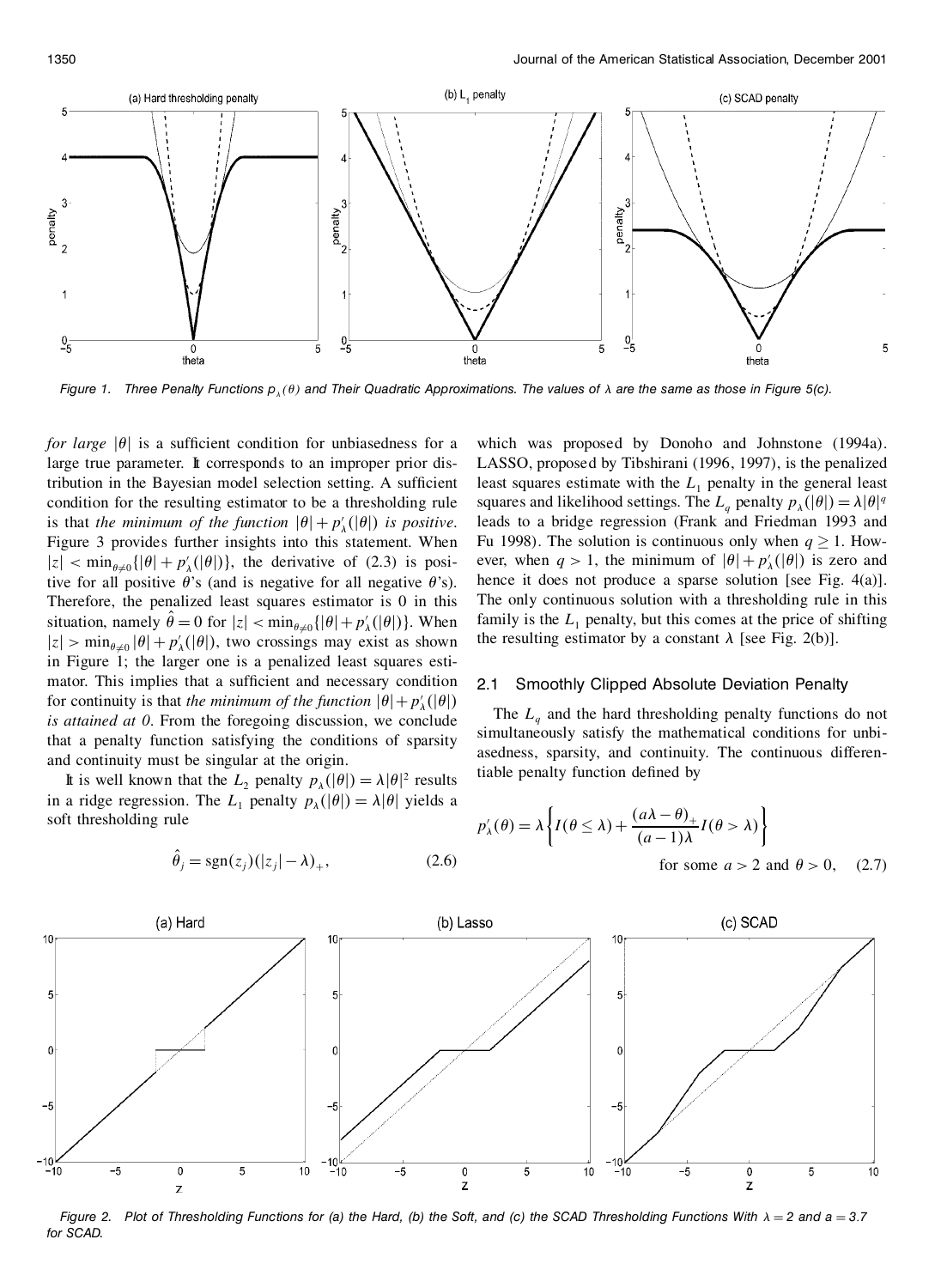

*Figure* 3. *A Plot of*  $\theta$  +  $p'_{\lambda}(\theta)$  Against  $\theta(\theta > 0)$ .

improves the properties of the  $L_1$  penalty and the hard thresholding penalty function given by  $(2.4)$  [see Fig. 1(c) and subsequent discussion]. We call this penalty function the smoothly clipped absolute deviation (SCAD) penalty. It corresponds to a quadratic spline function with knots at  $\lambda$  and  $a\lambda$ . This penalty function leaves large values of  $\theta$  not excessively penalized and makes the solution continuous. The resulting solution is given by

$$
\hat{\theta} = \begin{cases}\n\text{sgn}(z)(|z| - \lambda)_+, & \text{when } |z| \le 2\lambda, \\
\{(a - 1)z - \text{sgn}(z)a\}\n/(a - 2), & \text{when } 2\lambda < |z| \le a\lambda, \\
z, & \text{when } |z| > a\lambda\n\end{cases}
$$
\n
$$
(2.8)
$$

[see Fig.  $2(c)$ ]. This solution is owing to Fan (1997), who gave a brief discussion in the settings of wavelets. In this article, we use it to develop an effective variable selection procedure for a broad class of models, including linear regression models and generalized linear models. For simplicity of presentation, we use the acronym SCAD for all procedures using the SCAD penalty. The performance of SCAD is similar to that of firm shrinkage proposed by Gao and Bruce (1997) when design matrices are orthonormal.

The thresholding rule in (2.8) involves two unknown param eters  $\lambda$  and *a*. In practice, we could search the best pair  $(\lambda, a)$ over the two-dimensional grids using some criteria, such as cross-validation and generalized cross-validation (Craven and Wahba 1979). Such an implementation can be computation ally expensive. To implement tools in Bayesian risk analysis, we assume that for given *a* and  $\lambda$ , the prior distribution for  $\theta$  is a normal distribution with zero mean and variance  $a\lambda$ . We compute the Bayes risk via numerical integration. Figure 5(a) depicts the Bayes risk as a function of *a* under the squared loss, for the universal thresholding  $\lambda = \sqrt{2 \log(d)}$  (see Donoho and Johnstone, 1994a) with  $d = 20, 40, 60,$  and 100; and Figure 5(b) is for  $d = 512$ , 1024, 2048, and 4096. From Figure 5, (a) and (b), it can be seen that the Bayesian risks are not very sensitive to the values of *a*. It can be seen from Figure 5(a) that the Bayes risks achieve their minimums at  $a \approx 3.7$  when the value of *d* is less than 100. This choice gives pretty good practical performance for various variable selection problems. Indeed, based on the simulations in Section 4.3, the choice of  $a = 3.7$  works similarly to that chosen by the generalized cross-validation (GCV) method.

#### 2.2 Performance of Thresholding Rules

We now compare the performance of the four previously stated thresholding rules. Marron, Adak, Johnstone, Neumann, and Patil (1998) applied the tool of risk analysis to understand the small sample behavior of the hard and soft thresh olding rules. The closed forms for the  $L<sub>2</sub>$  risk functions  $R(\theta, \theta) = E(\theta - \theta)^2$  were derived under the Gaussian model  $Z \sim N(\theta, \sigma^2)$  for hard and soft thresholding rules by Donoho and Johnstone (1994b). The risk function of the SCAD thresh olding rule can be found in Li (2000). To gauge the perfor mance of the four thresholding rules, Figure 5(c) depicts their *L*<sub>2</sub> risk functions under the Gaussian model  $Z \sim N(\theta, 1)$ . To make the scale of the thresholding parameters roughly com parable, we took  $\lambda = 2$  for the hard thresholding rule and adjusted the values of  $\lambda$  for the other thresholding rules so that their estimated values are the same when  $\theta = 3$ . The SCAD



Figure 4. Plot of  $p'_\lambda(\theta)$  Functions Over  $\theta>0$  (a) for L<sub>q</sub> Penalties, (b) the Hard Thresholding Penalty, and (c) the SCAD Penalty. In (a), the heavy line corresponds to  $L_1$ , the dash-dot line corresponds to  $L_5$ , and the thin line corresponds to  $L_2$  penalties.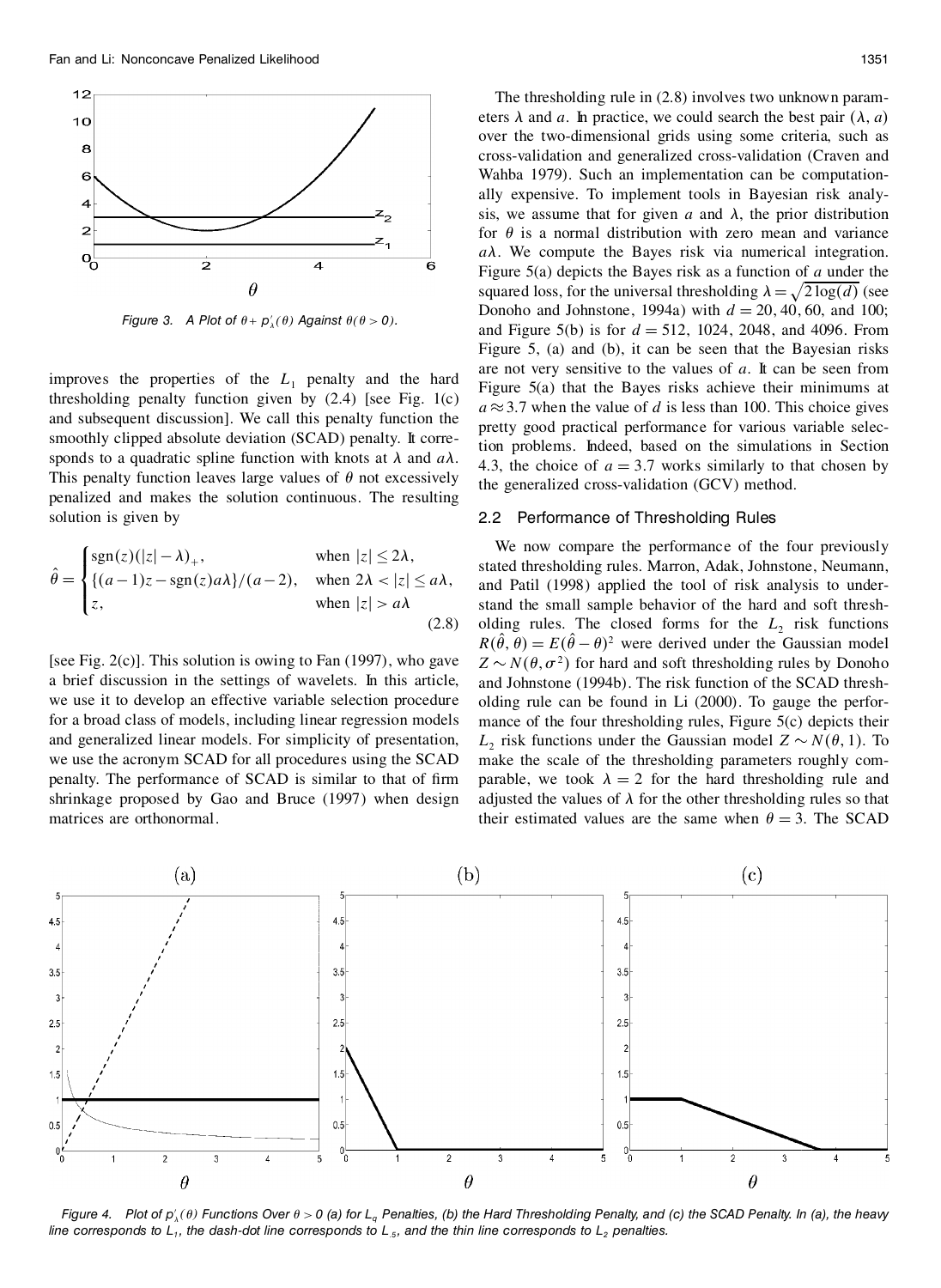

Figure 5. Risk Functions of Proposed Procedures Under the Quadratic Loss. (a) Posterior risk functions of the SCAD under the prior  $\theta \sim$  $N(0, a\lambda)$  using the universal thresholding  $\lambda = \sqrt{2\log(d)}$  for four different values d: heavy line,  $d = 20$ ; dashed line,  $d = 40$ ; medium line,  $d = 60$ ; thin line,  $d = 100$ . (b) Risk functions similar to those for (a): heavy line,  $d = 572$ ; dashed line,  $d = 1,024$ ; medium line,  $d = 2,048$ ; thin line, d = 2,048; thin line, d = 2,048; thin line, d = 2,048; thin line, d = 2, *thresholding rules, respectively.*

performs favorably compared with the other two thresholding rules. This also can be understood via their corresponding penalty functions plotted in Figure 1. It is clear that the SCAD retains the good mathematical properties of the other two thresholding penalty functions. Hence, it is expected to perform the best. For general  $\sigma^2$ , the picture is the same, except it is scaled vertically by  $\sigma^2$ , and the  $\theta$  axis should be replaced portal by  $\theta/\sigma$ .

# 3. VARIABLE SELECTION VIA PENALIZED LIKELIHOOD

The methodology in the previous section can be applied directly to many other statistical contexts. In this section, we consider linear regression models, robust linear models, and likelihood-based generalized linear models. From now on, we assume that the design matrix  $\mathbf{X} = (x_{ij})$  is standardized so that each column has mean 0 and variance 1.

#### 3.1 Penalized Least Squares and Likelihood

In the classical linear regression model, the least squares estimate is obtained via minimizing the sum of squared resid ual errors. Therefore, (2.2) can be extended naturally to the situation in which design matrices are not orthonormal. Similar to (2.2), a form of penalized least squares is

$$
\frac{1}{2}(\mathbf{y} - \mathbf{X}\boldsymbol{\beta})^T(\mathbf{y} - \mathbf{X}\boldsymbol{\beta}) + n \sum_{j=1}^d p_{\lambda}(|\beta_j|). \tag{3.1}
$$

Minimizing (3.1) with respect to  $\beta$  leads to a penalized least squares estimator of  $\beta$ .

It is well known that the least squares estimate is not robust. We can consider the outlier-resistant loss functions such as the  $L_1$  loss or, more generally, Huber's  $\psi$  function (see Huber 1981). Therefore, instead of minimizing (3.1), we minimize

$$
\sum_{i=1}^{n} \psi(|y_i - \mathbf{x}_i \boldsymbol{\beta}|) + n \sum_{j=1}^{d} p_{\lambda}(|\beta_j|)
$$
 (3.2)

with respect to  $\beta$ . This results in a penalized robust estimator for  $\beta$ .

For generalized linear models, statistical inferences are based on underlying likelihood functions. The penalized maximum likelihood estimator can be used to select significant variables. Assume that the data  $\{(x_i, Y_i)\}\$  are collected independently. Conditioning on  $\mathbf{x}_i$ ,  $Y_i$  has a density  $f_i(g(\mathbf{x}_i^T \boldsymbol{\beta}))$ where *g* is a known link function. Let  $\ell_i = \log f_i$  denote the conditional log-likelihood of  $Y_i$ . A form of the penalized likelihood is

$$
\sum_{i=1}^n \ell_i(g(\mathbf{x}_i^T \boldsymbol{\beta}), y_i) - n \sum_{j=1}^d p_{\lambda}(|\beta_j|).
$$

Maximizing the penalized likelihood function is equivalent to minimizing

$$
-\sum_{i=1}^{n} \ell_i\big(g\big(\mathbf{x}_i^T\boldsymbol{\beta}\big),\,y_i\big)+n\sum_{j=1}^{d} p_{\lambda}(|\beta_j|)\tag{3.3}
$$

with respect to  $\beta$ . To obtain a penalized maximum likelihood estimator of  $\beta$ , we minimize (3.3) with respect to  $\beta$  for some thresholding parameter  $\lambda$ .

#### 3.2 Sampling Properties and Oracle Properties

In this section, we establish the asymptotic theory for our nonconcave penalized likelihood estimator. Let

$$
\boldsymbol{\beta}_0 = (\boldsymbol{\beta}_{10}, \ldots, \boldsymbol{\beta}_{d0})^T = (\boldsymbol{\beta}_{10}^T, \boldsymbol{\beta}_{20}^T)^T.
$$

Without loss of generality, assume that  $\boldsymbol{\beta}_{20} = \mathbf{0}$ . Let  $I(\boldsymbol{\beta}_0)$  be the Fisher information matrix and let  $I_1(\boldsymbol{\beta}_{10}, \mathbf{0})$  be the Fisher information knowing  $\beta_{20} = 0$ . We first show that there exists a penalized likelihood estimator that converges at the rate

$$
O_p(n^{-1/2} + a_n), \t\t(3.4)
$$

where  $a_n = \max\{p'_{\lambda_n}(|\beta_{j0}|): \beta_{j0} \neq 0\}$ . This implies that for the hard thresholding and SCAD penalty functions, the penalized likelihood estimator is root-*n* consistent if  $\lambda_n \to 0$ . Furthermore, we demonstrate that such a root-*n* consistent estimator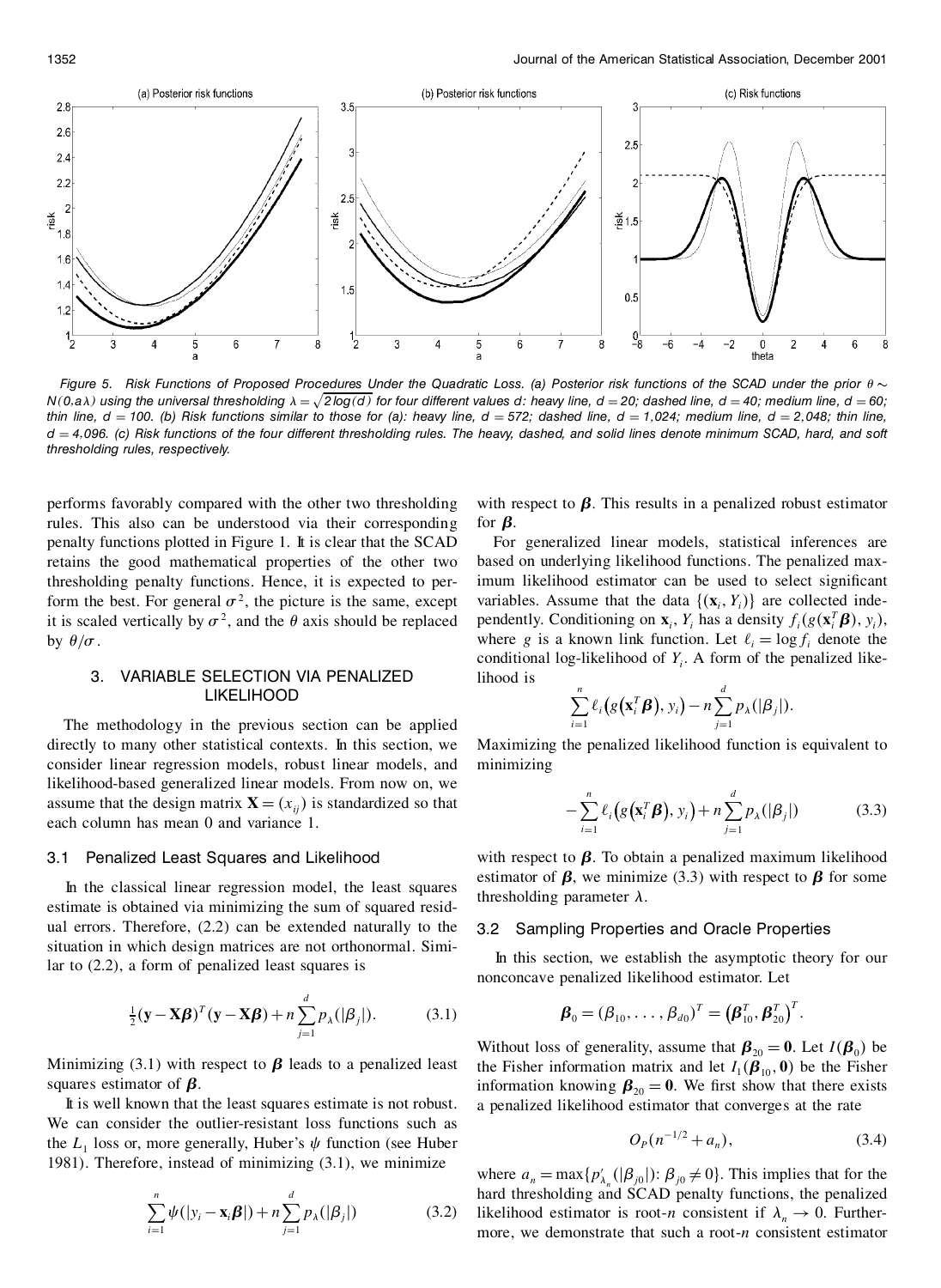must satisfy  $\beta_2 = 0$  and  $\beta_1$  is asymptotic normal with covariance matrix  $I_1^{-1}$ , if  $n^{1/2}\lambda_n \to \infty$ . This implies that the penalized likelihood estimator performs as well as if  $\beta_{20} = 0$  were known. In language similar to Donoho and Johnstone (1994a), the resulting estimator performs as well as the oracle estimator, which knows in advance that  $\beta_{20} = 0$ .<br>The preceding oracle performance is closely related to

the superefficiency phenomenon. Consider the simplest linear regression model  $\mathbf{y} = \mathbf{1}_n \boldsymbol{\mu} + \boldsymbol{\varepsilon}$ , where  $\boldsymbol{\varepsilon} \sim N_n(\mathbf{0}, I_n)$ . A superefficient estimate for  $\mu$  is

$$
\delta_n = \begin{cases} \overline{Y}, & \text{if } |\overline{Y}| \ge n^{-1/4}, \\ c\overline{Y}, & \text{if } |\overline{Y}| < n^{-1/4}, \end{cases}
$$

owing to Hodges (see Lehmann 1983, p. 405). If we set *c* to 0, then  $\delta_n$  coincides with the hard thresholding estimator with tion knowing  $\beta_2 = 0$ . the thresholding parameter  $\lambda_n = n^{-1/4}$ . This estimator correctly estimates the parameter at point 0 without paying any price for estimating the parameter elsewhere.

We now state the result in a fairly general setting. To facilitate the presentation, we assume that the penalization is applied to every component of  $\beta$ . However, there is no extra difficulty to extend it to the case where some components (e.g., variance in the linear models) are not penalized.

Set  $V_i = (X_i, Y_i), i = 1, \ldots, n$ . Let  $L(\beta)$  be the loglikelihood function of the observations  $V_1, \ldots, V_n$  and  $\chi^n A_n \to \infty$ , then corresponding penalized inclinious est-<br>let  $O(2)$  be the penalized likelihood function  $I(2)$  mators possess the oracle property and perform as let  $Q(\beta)$  be the penalized likelihood function  $L(\beta)$  –  $n \sum_{j=1}^{d} p_{\lambda_n}(|\beta_j|)$ . We state our theorems here, but their proofs are relegated to the Appendix, where the conditions for the theorems also can be found.

*Theorem 1.* Let  $V_1, \ldots, V_n$  be independent and identically distributed, each with a density  $f(\mathbf{V}, \boldsymbol{\beta})$  (with respect to a measure  $\mu$ ) that satisfies conditions  $(A)$ – $(C)$  in the Appendix. If max $\{ |p''_{\lambda_n}(|\beta_{j0}|)|: \beta_{j0} \neq 0 \} \rightarrow 0$ , then there exists a local maximizer  $\hat{\boldsymbol{\beta}}$  of  $Q(\boldsymbol{\beta})$  such that  $\|\hat{\boldsymbol{\beta}} - \boldsymbol{\beta}_0\| = O_P(n^{-1/2} + \epsilon)$  $a_n$ , where  $a_n$  is given by (3.4).

It is clear from Theorem 1 that by choosing a proper  $\lambda_n$ , there exists a root-*n* consistent penalized likelihood estimator. We now show that this estimator must possess the sparsity property  $\beta_2 = 0$ , which is stated as follows.

*Lemma 1.* Let  $V_1, \ldots, V_n$  be independent and identically distributed, each with a density  $f(\mathbf{V}, \boldsymbol{\beta})$  that satisfies conditions (A)–(C) in the Appendix. Assume that

$$
\liminf_{n \to \infty} \liminf_{\theta \to 0+} p'_{\lambda_n}(\theta) / \lambda_n > 0.
$$
 (3.5)

If  $\lambda_n \to 0$  and  $\sqrt{n}\lambda_n \to \infty$  as  $n \to \infty$ , then with probability tending to 1, for any given  $\beta_1$  satisfying  $\|\beta_1 - \beta_{10}\| =$  $O_p(n^{-1/2})$  and any constant *C*,

$$
Q\left\{\begin{pmatrix} \boldsymbol{\beta}_1 \\ \mathbf{0} \end{pmatrix}\right\} = \max_{\|\boldsymbol{\beta}_2\| \le Cn^{-1/2}} Q\left\{\begin{pmatrix} \boldsymbol{\beta}_1 \\ \boldsymbol{\beta}_2 \end{pmatrix}\right\}.
$$

Denote

$$
\Sigma = \text{diag}\big\{p''_{\lambda_n}(|\beta_{10}|),\ldots,p''_{\lambda_n}(|\beta_{s0}|)\big\}
$$

and

$$
\mathbf{b} = \left( p'_{\lambda_n}(|\beta_{10}|) \operatorname{sgn}(\beta_{10}), \ldots, p'_{\lambda_n}(|\beta_{s0}|) \operatorname{sgn}(\beta_{s0}) \right)^T,
$$

where *s* is the number of components of  $\beta_{10}$ .

*Theorem* 2 (Oracle Property). Let  $V_1, \ldots, V_n$  be independent and identically distributed, each with a density  $f(V, \beta)$  satisfying conditions (A)–(C) in Appendix. Assume that the penalty function  $p_{\lambda}(\vert \theta \vert)$  satisfies condition (3.5). If  $\lambda_n \to 0$  and  $\sqrt{n}\lambda_n \to \infty$  as  $n \to \infty$ , then with probability tending to 1, the root-*n* consistent local maximizers  $\hat{\boldsymbol{\beta}} = \begin{pmatrix} \beta_1 \\ \beta_2 \end{pmatrix}$  is  $\binom{\boldsymbol{p}_1}{\hat{\boldsymbol{\beta}}_2}$  in Theorem 1 must satisfy:

\n- (a) Sparsity: 
$$
\hat{\beta}_2 = 0
$$
.
\n- (b) Asymptotic normality:
\n

$$
\sqrt{n}(I_1(\boldsymbol{\beta}_{10}) + \Sigma) \left\{ \hat{\boldsymbol{\beta}}_1 - \boldsymbol{\beta}_{10} + (I_1(\boldsymbol{\beta}_{10}) + \Sigma)^{-1} \mathbf{b} \right\} \to N \left\{ \mathbf{0}, I_1(\boldsymbol{\beta}_{10}) \right\}
$$

in distribution, where  $I_1(\boldsymbol{\beta}_{10}) = I_1(\boldsymbol{\beta}_{10}, 0)$ , the Fisher informa-

tion knowing  $\beta_2 = 0$ .<br>As a consequence, the asymptotic covariance matrix of  $\hat{\beta}_1$  is

$$
\frac{1}{n}\big\{I_1(\boldsymbol{\beta}_{10})+\Sigma\big\}^{-1}I_1(\boldsymbol{\beta}_{10})\big\{I_1(\boldsymbol{\beta}_{10})+\Sigma\big\}^{-1},
$$

which approximately equals  $(1/n)I_1^{-1}(\boldsymbol{\beta}_{10})$  for the thresholding penalties discussed in Section 2 if  $\lambda_n$  tends to 0.

*Remark 1*. For the hard and SCAD thresholding penalty functions, if  $\lambda_n \to 0$ ,  $a_n = 0$ . Hence, by Theorem 2, when  $\sqrt{n}\lambda_n \rightarrow \infty$ , their corresponding penalized likelihood esti-<br>mators possess the oracle property and perform as well as the maximum likelihood estimates for estimating  $\beta_1$  knowing  $\beta_2 = 0$ . However, for the *L*<sub>1</sub> penalty,  $a_n = \lambda_n$ . Hence, the root*n* consistency requires that  $\lambda_n = O_P(n^{-1/2})$ . On the other hand, the oracle property in Theorem 2 requires that  $\sqrt{n}\lambda_n \to \infty$ . These two conditions for LASSO cannot be satisfied simultaneously. Indeed, for the  $L<sub>1</sub>$  penalty, we conjecture that the oracle property does not hold. However, for  $L_q$  penalty with  $q$  < 1, the oracle property continues to hold with suitable choice of  $\lambda_n$ .

Now we briefly discuss the regularity conditions  $(A)$ – $(C)$ for the generalized linear models (see McCullagh and Nelder 1989). With a canonical link, the condition distribution of *Y* given  $X = x$  belongs to the canonical exponential family, that is, with a density function

$$
f(y; \mathbf{x}, \boldsymbol{\beta}) = c(y) \exp \left\{ \frac{y \mathbf{x}^T \boldsymbol{\beta} - b(\mathbf{x}^T \boldsymbol{\beta})}{a(\phi)} \right\}.
$$

Clearly, the regularity conditions  $(A)$  are satisfied. The Fisher information matrix is

$$
I(\boldsymbol{\beta}) = E\left\{b''(\mathbf{x}^T\boldsymbol{\beta})\mathbf{x}\mathbf{x}^T\right\}/a(\boldsymbol{\phi}).
$$

Therefore, if  $E{b''(\mathbf{x}^T\boldsymbol{\beta})\mathbf{x}\mathbf{x}^T}$  is finite and positive definite, then condition (B) holds. If for all  $\beta$  in some neighborhood of  $\mathbf{\beta}_0$ ,  $|b^{(3)}(\mathbf{x}^T\mathbf{\beta})| \leq M_0(\mathbf{x})$  for some function  $M_0(\mathbf{x})$  satisfying  $E_{\mathbf{g}_0} \{ M_0(\mathbf{x}) X_i X_k X_l \} < \infty$  for all *j, k, l,* then condition (C) holds. For general link functions, similar conditions need to guarantee conditions (B) and (C). The mathematical derivation of those conditions does not involve any extra difficulty except more tedious notation. Results in Theorems 1 and 2 also can be established for the penalized least squares (3.1) and the penalized robust linear regression (3.2) under some mild regularity conditions. See Li (2000) for details.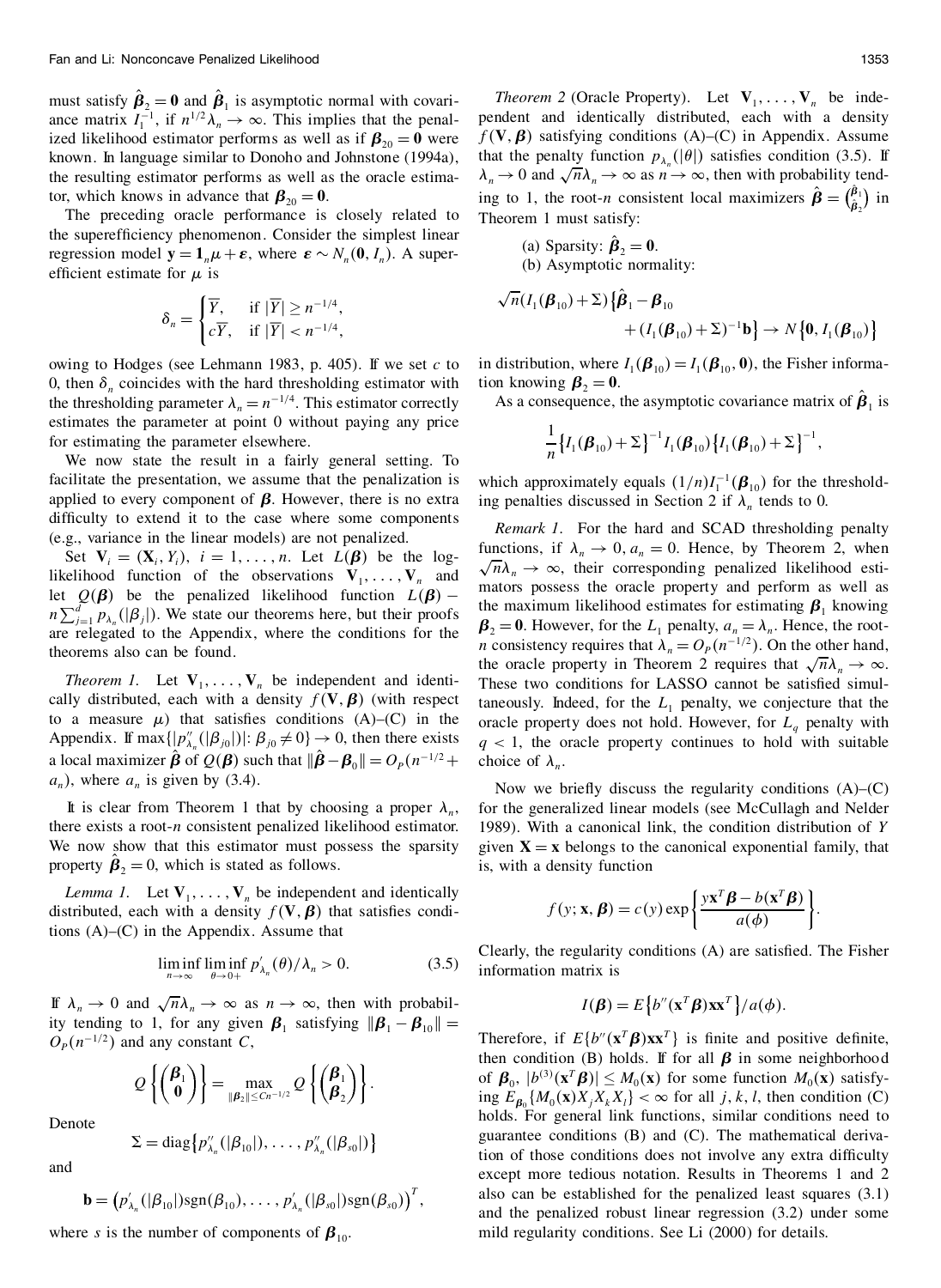#### 3.3 A New Unified Algorithm

Tibshirani (1996) proposed an algorithm for solving constrained least squares problems of LASSO, whereas Fu (1998) provided a "shooting algorithm" for LASSO. See also LASSO2 submitted by Berwin Turlach at Statlib (http://lib.stat.cmu.edu/S/). In this section, we propose a new unified algorithm for the minimization problems  $(3.1)$ ,  $(3.2)$ , and  $(3.3)$  via local quadratic approximations. The first term in  $(3.1)$ ,  $(3.2)$ , and  $(3.3)$  may be regarded as a loss function of *B*. Denote it by  $\ell(\mathbf{B})$ . Then the expressions (3.1), (3.2), and  $(3.3)$  can be written in a unified form as

$$
\ell(\boldsymbol{\beta}) + n \sum_{j=1}^{d} p_{\lambda}(|\beta_j|). \tag{3.6}
$$

The  $L_1$ , hard thresholding, and SCAD penalty functions are  $\overline{L}$ singular at the origin, and they do not have continuous second order derivatives. However, they can be locally approximated by a quadratic function as follows. Suppose that we are given an initial value  $\beta_0$  that is close to the minimizer of (3.6). If  $\beta_{j0}$  is very close to 0, then set  $\beta_j = 0$ . Otherwise they can be locally approximated by a quadratic function as

$$
[p_{\lambda}(|\beta_j|)]' = p'_{\lambda}(|\beta_j|)sgn(\beta_j) \approx \{p'_{\lambda}(|\beta_{j0}|)/|\beta_{j0}|\}\beta_j,
$$

when  $\beta_i \neq 0$ . In other words,

$$
p_{\lambda}(|\beta_j|) \approx p_{\lambda}(|\beta_{j0}|) + \frac{1}{2} \{ p'_{\lambda}(|\beta_{j0}|) / |\beta_{j0}| \} (\beta_j^2 - \beta_{j0}^2),
$$
  
for  $\beta_j \approx \beta_{j0}$ . (3.7)

Figure 1 shows the  $L_1$ , hard thresholding, and SCAD penalty functions, and their approximations on the right-hand side of (3.7) at two different values of  $\beta_{j0}$ . A drawback of this approximation is that once a coefficient is shrunken to zero, it will stay at zero. However, this method significantly reduces the computational burden.

If  $\ell(\boldsymbol{\beta})$  is the  $L_1$  loss as in (3.2), then it does not have continuous second order partial derivatives with respect to  $\beta$ . However,  $\psi(|y - \mathbf{x}^T \mathbf{\beta}|)$  in (3.2) can be analogously approximated by  ${\psi(y - \mathbf{x}^T \boldsymbol{\beta}_0)} / (y - \mathbf{x}^T \boldsymbol{\beta}_0)^2 {\psi - \mathbf{x}^T \boldsymbol{\beta}}^2$ , as long as the initial value  $\beta_0$  of  $\beta$  is close to the minimizer. When some of the residuals  $|y - x^T \beta_0|$  are small, this approximation is not very good. See Section 3.4 for some slight modifications of this approximation.

Now assume that the log-likelihood function is smooth with respect to  $\beta$  so that its first two partial derivatives are continuous. Thus the first term in  $(3.6)$  can be locally approximated by a quadratic function. Therefore, the minimization problem (3.6) can be reduced to a quadratic minimization problem and the Newton–Raphson algorithm can be used. Indeed, (3.6) can be locally approximated (except for a constant term) by

$$
\ell(\boldsymbol{\beta}_0) + \nabla \ell(\boldsymbol{\beta}_0)^T (\boldsymbol{\beta} - \boldsymbol{\beta}_0) + \frac{1}{2} (\boldsymbol{\beta} - \boldsymbol{\beta}_0)^T \nabla^2 \ell(\boldsymbol{\beta}_0) (\boldsymbol{\beta} - \boldsymbol{\beta}_0) + \frac{1}{2} n \boldsymbol{\beta}^T \Sigma_{\lambda} (\boldsymbol{\beta}_0) \boldsymbol{\beta}, \quad (3.8)
$$

where

$$
\nabla \ell(\boldsymbol{\beta}_0) = \frac{\partial \ell(\boldsymbol{\beta}_0)}{\partial \boldsymbol{\beta}}, \qquad \nabla^2 \ell(\boldsymbol{\beta}_0) = \frac{\partial^2 \ell(\boldsymbol{\beta}_0)}{\partial \boldsymbol{\beta} \partial \boldsymbol{\beta}^T},
$$
  

$$
\Sigma_{\lambda}(\boldsymbol{\beta}_0) = \text{diag}\{p'_{\lambda}(|\beta_{10}|)/|\beta_{10}|,\ldots, p'_{\lambda}(|\beta_{d0}|)/|\beta_{d0}| \}.
$$

The quadratic minimization problem (3.8) yields the solution

$$
\boldsymbol{\beta}_1 = \boldsymbol{\beta}_0 - \left\{ \nabla^2 \ell(\boldsymbol{\beta}_0) + n \Sigma_{\lambda}(\boldsymbol{\beta}_0) \right\}^{-1} \left\{ \nabla \ell(\boldsymbol{\beta}_0) + n \mathbf{U}_{\lambda}(\boldsymbol{\beta}_0) \right\},\tag{3.9}
$$

where  $\mathbf{U}_{\lambda}(\boldsymbol{\beta}_0) = \Sigma_{\lambda}(\boldsymbol{\beta}_0)\boldsymbol{\beta}_0$ . When the algorithm converges, the estimator satisfies the condition

$$
\frac{\partial \ell(\boldsymbol{\beta}_0)}{\partial \beta_j} + np'_{\lambda}(|\hat{\beta}_{j0}|)sgn(\hat{\beta}_{j0}) = 0,
$$

the penalized likelihood equation, for nonzero elements of  $\beta_0$ . Specifically, for the penalized least squares problem (3.1), the solution can be found by iteratively computing the ridge regression

$$
\boldsymbol{\beta}_1 = \left\{ \mathbf{X}^T \mathbf{X} + n \boldsymbol{\Sigma}_{\lambda}(\boldsymbol{\beta}_0) \right\}^{-1} \left| \mathbf{X}^T \mathbf{y} \right|
$$

Similarly we obtain the solution for (3.2) by iterating

$$
\boldsymbol{\beta}_1 = \left\{ \mathbf{X}^T \mathbf{W} \mathbf{X} + \frac{1}{2} n \boldsymbol{\Sigma}_{\lambda}(\boldsymbol{\beta}_0) \right\}^{-1} \mathbf{X}^T \mathbf{W} \mathbf{y},
$$

where  $\mathbf{W} = \text{diag}\{\psi(|y_1 - \mathbf{x}_1^T \boldsymbol{\beta}_0|)/(y_1 - \mathbf{x}_1^T \boldsymbol{\beta}_0)^2, \dots, \psi(|y_n - \mathbf{x}_n^T \boldsymbol{\beta}_0)^T\}$  $\mathbf{x}_n^T \mathbf{\beta}_0$ |)/ $(y_n - \mathbf{x}_n^T \mathbf{\beta}_0)^2$  }.

As in the maximum likelihood estimation (MLE) setting, with the good initial value  $\beta_0$ , the one-step procedure can be as efficient as the fully iterative procedure, namely, the penalized maximum likelihood estimator, when the Newton– Raphson algorithm is used (see Bickel 1975). Now regarding  $\boldsymbol{\beta}^{(k-1)}$  as a good initial value at the *k*th step, the next iteration also can be regarded as a one-step procedure and hence the resulting estimator still can be as efficient as the fully iterative method (see Robinson 1988 for the theory on the differ ence between the MLE and the *k*-step estimators). Therefore, estimators obtained by the aforementioned algorithm with a few iterations always can be regarded as a one-step estimator, which is as efficient as the fully iterative method. In this sense, we do not have to iterate the foregoing algorithm until convergence as long as the initial estimators are good enough. The estimators from the full models can be used as initial esti mators, as long as they are not overly parameterized.

# 3.4 Standard Error Formula

The standard errors for the estimated parameters can be obtained directly because we are estimating parameters and selecting variables at the same time. Following the conventional technique in the likelihood setting, the corresponding sandwich formula can be used as an estimator for the covari ance of the estimates  $\beta$ <sub>1</sub>, the nonvanishing component of  $\beta$ . That is,

$$
\widehat{\text{cov}}(\hat{\boldsymbol{\beta}}_1) = \left\{ \nabla^2 \ell(\hat{\boldsymbol{\beta}}_1) + n \Sigma_{\lambda}(\hat{\boldsymbol{\beta}}_1) \right\}^{-1} \widehat{\text{cov}} \left\{ \nabla \ell(\hat{\boldsymbol{\beta}}_1) \right\} \times \left\{ \nabla^2 \ell(\hat{\boldsymbol{\beta}}_1) + n \Sigma_{\lambda}(\hat{\boldsymbol{\beta}}_1) \right\}^{-1}.
$$
 (3.10)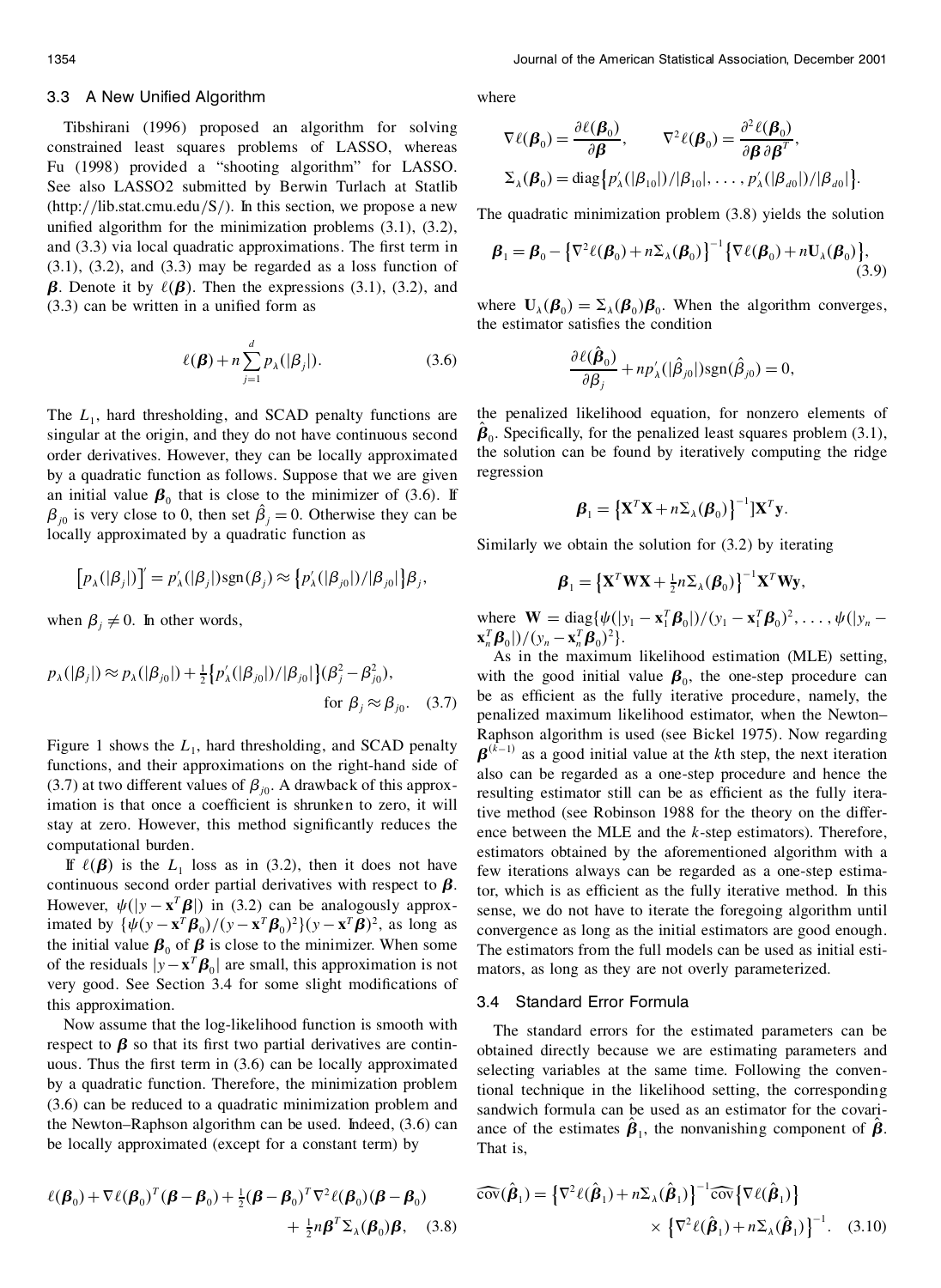Compare with Theorem 2(b). This formula is shown to have good accuracy for moderate sample sizes.

When the  $L_1$  loss is used in the robust regression, some slight modifications are needed in the aforementioned algorithm and its corresponding sandwich formula. For  $\psi(x) = |x|$ , the diagonal elements of **W** are  $\{ |r_i|^{-1} \}$  with  $r_i = y_i - \mathbf{x}_i^T \boldsymbol{\beta}_0$ . Thus, for a given current value of  $\beta_0$ , when some of the residuals  $\{r_i\}$  are close to 0, these points receive too much weight. Hence, we replace the weight by  $(a_n + |r_i|)^{-1}$ . In our implementations, we took  $a_n$  as the  $2n^{-1/2}$  quantile of the absolute residuals  $\{|r_i|, i = 1, \ldots, n\}$ . Thus, the constant  $a_n$  changes from iteration to iteration.

#### 3.5 Testing Convergence of the Algorithm

We now demonstrate that our algorithm converges to the right solution. To this end, we took a 100-dimensional vector  $\beta$  consisting of 50 zeros and other nonzero elements generated from  $N(0, 5^2)$ , and used a  $100 \times 100$  orthonormal design e matrix **X**. We then generated a response vector **y** from the linear model (2.1). We chose an orthonormal design matrix for our testing case, because the penalized least squares has a closed form mathematical solution so that we can compare our output with the mathematical solution. Our experiment did show that the proposed algorithm converged to the right solution. It took MATLAB 0.27, 0.39, and 0.16 s to converge for the penalized least squares with the SCAD,  $L_1$ , and hard  $\epsilon$ thresholding penalties. The numbers of iterations were 30, 30, and 5, respectively for the penalized least squares with the SCAD,  $L_1$ , and the hard thresholding penalty. In fact, after 10 I iterations, the penalized least squares estimators are already very close to the true value.

### 4. NUMERICAL COMPARISONS

The purpose of this section is to compare the performance of the proposed approaches with existing ones and to test the accuracy of the standard error formula. We also illustrate our penalized likelihood approaches by a real data example. In all examples in this section, we computed the penalized likelihood estimate with the  $L_1$  penalty, referred as to LASSO, by our algorithm rather than those of Tibshirani (1996) and Fu (1998).

#### 4.1 Prediction and Model Error

The prediction error is defined as the average error in the prediction of *Y* given **x** for future cases not used in the construction of a prediction equation. There are two regression situations, *X random* and *X controlled*. In the case that *X* is random, both *Y* and **x** are randomly selected. In the controlled situation, design matrices are selected by experimenters and only *y* is random. For ease of presentation, we consider only the *X*-random case.

In *X*-*random* situations, the data  $(\mathbf{x}_i, Y_i)$  are assumed to be a random sample from their parent distribution  $(x, Y)$ . Then, if  $\hat{\mu}(\mathbf{x})$  is a prediction procedure constructed using the present data, the prediction error is defined as

where the expectation is taken only with respect to the new observation 
$$
(\mathbf{x}, Y)
$$
. The prediction error can be decomposed as

PE(
$$
\hat{\boldsymbol{\mu}}
$$
) = E {Y – E(Y|**x**)}<sup>2</sup> + E {E(Y|**x**) –  $\hat{\boldsymbol{\mu}}$ (**x**)<sup>2</sup>.

The first component is the inherent prediction error due to the noise. The second component is due to lack of fit to an underlying model. This component is called *model error* and is denoted ME( $\hat{\mu}$ ). The size of the model error reflects perfor-<br>mances of different model selection procedures. If  $Y = x^T \beta +$  $\mathbf{z}$ , where  $E(\mathbf{\varepsilon}|\mathbf{x}) = 0$ , then  $\text{ME}(\hat{\mu}) = (\boldsymbol{\beta} - \boldsymbol{\beta})^T E(\mathbf{x} \mathbf{x}^T)(\boldsymbol{\beta} - \boldsymbol{\beta})$ .

#### 4.2 Selection of Thresholding Parameters

To implement the methods described in Sections 2 and 3, we need to estimate the thresholding parameters  $\lambda$  and  $\alpha$ (for the SCAD). Denote by  $\theta$  the tuning parameters to be estimated, that is,  $\theta = (\lambda, a)$  for the SCAD and  $\theta = \lambda$  for the other penalty functions. Here we discuss two methods of estimating  $\theta$ : fivefold cross-validation and generalized crossvalidation, as suggested by Breiman (1995), Tibshirani (1996), and Fu (1998).

For completeness, we now describe the details of the cross-validation and the generalized cross-validation proce dures. Here we discuss only these two procedures for lin ear regression models. Extensions to robust linear models and likelihood-based linear models do not involve extra difficulties. The fivefold cross-validation procedure is as follows: Denote the full dataset by *T*, and denote cross-validation training and test set by  $T - T^{\nu}$  and  $T^{\nu}$ , respectively, for  $\nu = 1, \ldots, 5$ . For each  $\theta$  and  $\nu$ , we find the estimator  $\hat{\beta}^{(\nu)}(\theta)$ of  $\beta$  using the training set  $T - T^{\nu}$ . Form the cross-validation criterion as

$$
\mathrm{CV}(\boldsymbol{\theta}) = \sum_{\nu=1}^5 \sum_{(\mathbf{y}_k, \mathbf{x}_k) \in T^{\nu}} \left\{ y_k - \mathbf{x}_k^T \hat{\boldsymbol{\beta}}^{(\nu)}(\boldsymbol{\theta}) \right\}^2.
$$

We find a  $\hat{\theta}$  that minimizes  $CV(\theta)$ .

The second method is the generalized cross-validation. For linear regression models, we update the solution by

$$
\boldsymbol{\beta}_1(\boldsymbol{\theta}) = \left\{ \mathbf{X}^T \mathbf{X} + n \boldsymbol{\Sigma}_{\lambda}(\boldsymbol{\beta}_0) \right\}^{-1} \mathbf{X}^T \mathbf{y}.
$$

Thus the fitted value  $\hat{\mathbf{y}}$  of  $\mathbf{y}$  is  $\mathbf{X}\{\mathbf{X}^T\mathbf{X} + n\mathbf{\Sigma}_{\lambda}(\boldsymbol{\beta}_0)\}^{-1}\mathbf{X}^T\mathbf{y}$ , and

$$
\mathbf{P}_{\mathbf{X}}\{\hat{\boldsymbol{\beta}}(\boldsymbol{\theta})\} = \mathbf{X}\big\{\mathbf{X}^T\mathbf{X} + n\boldsymbol{\Sigma}_{\lambda}(\hat{\boldsymbol{\beta}})\big\}^{-1}\mathbf{X}^T
$$

can be regarded as a projection matrix. Define the number of effective parameters in the penalized least squares fit as  $e(\theta) = \text{tr}[\mathbf{P}_X\{\beta(\theta)\}]$ . Therefore, the generalized crossvalidation statistic is

$$
GCV(\boldsymbol{\theta}) = \frac{1}{n} \frac{\|\mathbf{y} - \mathbf{X}\boldsymbol{\beta}(\boldsymbol{\theta})\|^2}{\{1 - e(\boldsymbol{\theta})/n\}^2}
$$

and  $\hat{\theta} = \arg \min_{\theta} \{ GCV(\theta) \}.$ 

$$
PE(\hat{\mu}) = E\{Y - \hat{\mu}(\mathbf{x})\}^2,
$$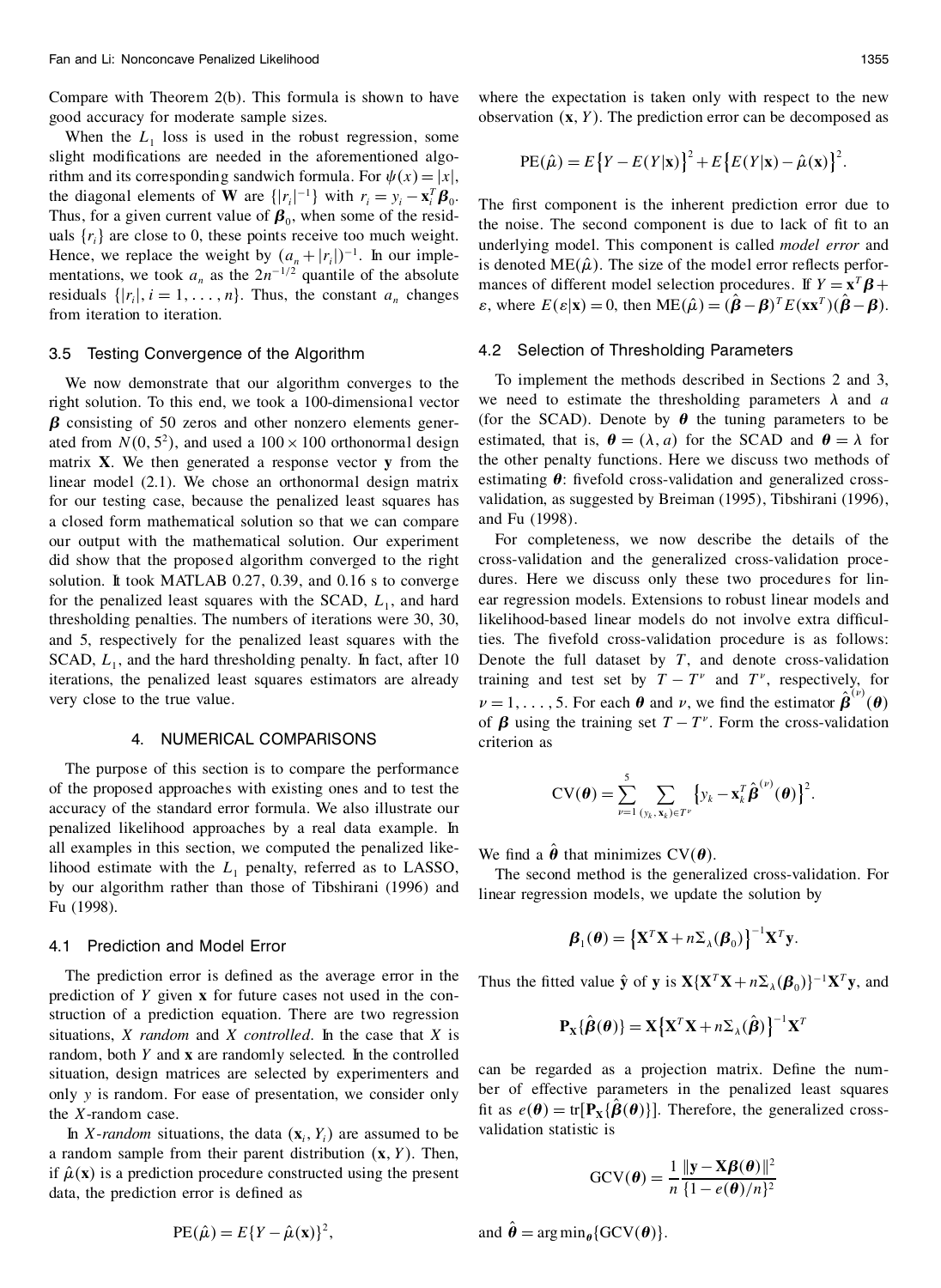# 4.3 Simulation Study

In the following examples, we numerically compare the proposed variable selection methods with the ordinary least squares, ridge regression, best subset selection, and nonneg ative garrote (see Breiman 1995). All simulations are con ducted using MATLAB codes. We directly used the constraint least squares module in MATLAB to find the nonnegative garrote estimate. As recommended in Breiman (1995), a fivefold cross-validation was used to estimate the tuning parameter for the nonnegative garrote. For the other model selection pro cedures, both fivefold cross-validation and generalized crossvalidation were used to estimate thresholding parameters. However, their performance was similar. Therefore, we present only the results based on the generalized cross-validation.

*Example 4.1* (Linear Regression). In this example we simulated 100 datasets consisting of *n* observations from the model

$$
Y = \mathbf{x}^T \boldsymbol{\beta} + \sigma \, \varepsilon,
$$

where  $\beta = (3, 1.5, 0, 0, 2, 0, 0, 0)^T$ , and the components of **x** and  $\varepsilon$  are standard normal. The correlation between  $x_i$  and  $x_j$ is  $\rho^{|i-j|}$  with  $\rho = .5$ . This is a model used in Tibshirani (1996). First, we chose  $n = 40$  and  $\sigma = 3$ . Then we reduced  $\sigma$  to 1 and finally increased the sample size to 60. The model error of the proposed procedures is compared to that of the least squares estimator. The median of relative model errors (MRME) over 100 simulated datasets are summarized in Table 1. The aver age of 0 coefficients is also reported in Table 1, in which the column labeled "Correct" presents the average restricted only to the true zero coefficients, and the column labeled "Incorrect" depicts the average of coefficients erroneously set to 0.

From Table 1, it can be seen that when the noise level is high and the sample size is small, LASSO performs the best and it significantly reduces both model error and model complexity, whereas ridge regression reduces only model error. The other variable selection procedures also reduce model error and model complexity. However, when the noise level is reduced, the SCAD outperforms the LASSO and the other penalized least squares. Ridge regression performs very poorly. The best subset selection method performs quite similarly to the SCAD. The nonnegative garrote performs quite well in various situations. Comparing the first two rows in Table 1, we can see that the choice of  $a = 3.7$  is very reason-<br>able. Therefore, we used it for other examples in this article. Table 1 also depicts the performance of an oracle estimator. From Table 1, it also can be seen that the performance of

*Table 1. Simulation Results for the Linear Regression Model*

|                                           |          |         | Avg. No. of 0 Coefficients |
|-------------------------------------------|----------|---------|----------------------------|
| Method                                    | MRME (%) | Correct | <i><b>Incorrect</b></i>    |
| $n = 40, \sigma = 3$<br>SCAD <sup>1</sup> | 72.90    | 4.20    | .21                        |
| SCAD <sup>2</sup>                         | 69.03    | 4.31    | .27                        |
| LASSO                                     | 63.19    | 3.53    | .07                        |
| Hard                                      | 73.82    | 4.09    | .19                        |
| Ridge                                     | 83.28    | 0       | 0                          |
| Best subset                               | 68.26    | 4.50    | .35                        |
| Garrote                                   | 76.90    | 2.80    | .09                        |
| Oracle                                    | 33.31    | 5       | 0                          |
|                                           |          |         |                            |
| $n = 40, \sigma = 1$                      |          |         |                            |
| SCAD <sup>1</sup>                         | 54.81    | 4.29    | 0                          |
| SCAD <sup>2</sup>                         | 47.25    | 4.34    | 0                          |
| LASSO                                     | 63.19    | 3.51    | 0                          |
| Hard                                      | 69.72    | 3.93    | 0                          |
| Ridge                                     | 95.21    | 0       | 0                          |
| Best subset                               | 53.60    | 4.54    | 0                          |
| Garrote                                   | 56.55    | 3.35    | 0                          |
| Oracle                                    | 33.31    | 5       | 0                          |
| $n = 60, \sigma = 1$                      |          |         |                            |
| SCAD <sup>1</sup>                         | 47.54    | 4.37    | 0                          |
| SCAD <sup>2</sup>                         | 43.79    | 4.42    | 0                          |
| LASSO                                     | 65.22    | 3.56    | 0                          |
| Hard                                      | 71.11    | 4.02    | 0                          |
| Ridge                                     | 97.36    | 0       | 0                          |
| Best subset                               | 46.11    | 4.73    | 0                          |
| Garrote                                   | 55.90    | 3.38    | 0                          |
| Oracle                                    | 29.82    | 5       | 0                          |

NOTE: The value of a in SCAD<sup>1</sup> is obtained by generalized cross-validation, whereas the value of *a* in SCAD<sup>2</sup> is 3.7.

SCAD is expected to be as good as that of the oracle esti mator as the sample size *n* increases (see Tables 5 and 6 for more details).

We now test the accuracy of our standard error formula (3.10). The median absolute deviation divided by .6745, denoted by SD in Table 2, of 100 estimated coefficients in the 100 simulations can be regarded as the true standard error. The median of the 100 estimated SD's, denoted by SD*m*, and the median absolute deviation error of the 100 estimated standard errors divided by  $.6745$ , denoted by  $SD<sub>mad</sub>$ , gauge the overall performance of the standard error formula (3.10). Table 2 presents the results for nonzero coefficients when the sample size  $n = 60$ . The results for the other two cases with  $n = 40$ are similar. Table 2 suggests that the sandwich formula performs surprisingly well.

*Table* 2. *Standard Deviations of Estimators for the Linear Regression Model*  $(n = 60)$ 

|                                                                                  | $\beta_1$                                    |                                                                                                              |                                              | $\beta_{2}$                                                                                                   | $\beta_{5}$                                  |                                                                                                                |
|----------------------------------------------------------------------------------|----------------------------------------------|--------------------------------------------------------------------------------------------------------------|----------------------------------------------|---------------------------------------------------------------------------------------------------------------|----------------------------------------------|----------------------------------------------------------------------------------------------------------------|
| Method                                                                           | SD                                           | $SD_{m}$ (SD <sub>mad</sub> )                                                                                | SD                                           | $SD_{m}$ (SD <sub>mad</sub> )                                                                                 | SD                                           | $SD_{m}$ (SD <sub>mad</sub> )                                                                                  |
| SCAD <sup>1</sup><br>SCAD <sup>2</sup><br>LASSO<br>Hard<br>Best subset<br>Oracle | .166<br>.161<br>.164<br>.169<br>.163<br>.155 | (.021)<br>.161<br>(.021)<br>.161<br>$.154$ $(.019)$<br>$.161$ $(.022)$<br>$.155$ $(.020)$<br>$.154$ $(.020)$ | .170<br>.164<br>.173<br>.174<br>.152<br>.147 | $.160$ $(.024)$<br>.161<br>(.024)<br>$.150$ $(.022)$<br>$.162$ $(.025)$<br>$.154$ $(.026)$<br>$.153$ $(.024)$ | .148<br>.151<br>.153<br>.178<br>.152<br>.146 | $.145$ $(.022)$<br>$.143$ $(.023)$<br>$.142$ $(.021)$<br>$.148$ $(.021)$<br>$.139$ $(.020)$<br>$.137$ $(.019)$ |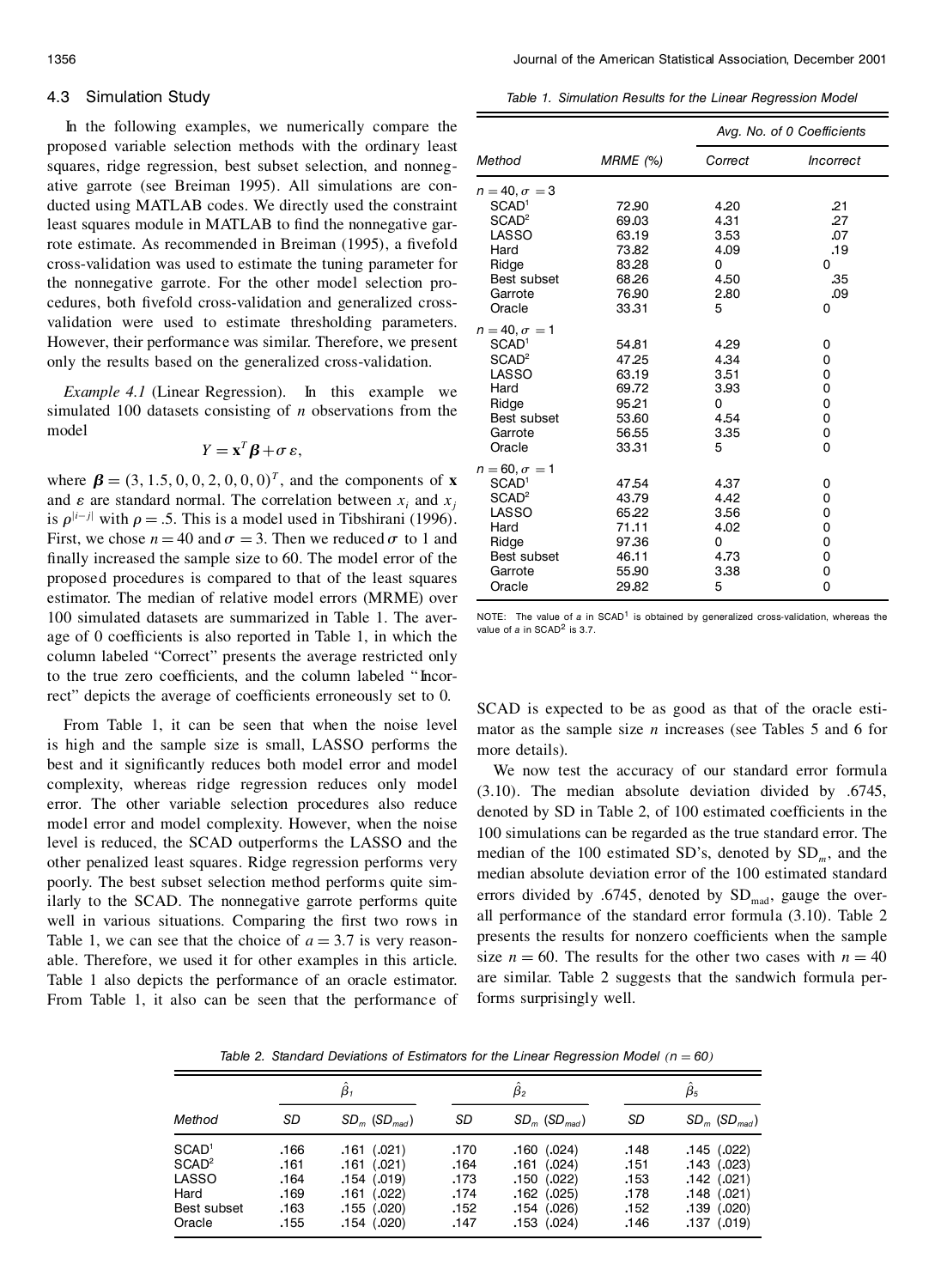*Table 3. Simulation Results for the Robust Linear Model*

|                                                              |                                           | Avg. No. of 0 Coefficients        |                    |  |  |
|--------------------------------------------------------------|-------------------------------------------|-----------------------------------|--------------------|--|--|
| Method                                                       | MRME (%)                                  | Correct                           | Incorrect          |  |  |
| SCAD ( $a = 3.7$ )<br>LASSO<br>Hard<br>Best subset<br>Oracle | 35.52<br>52.80<br>47.22<br>41.53<br>23.33 | 4.71<br>4.29<br>4.70<br>4.85<br>5 | O<br>ი<br>Ω<br>.18 |  |  |

*Example 4.2* (Robust Regression). In this example, we simulated 100 datasets consisting of 60 observations from the model

$$
Y = \mathbf{x}^T \boldsymbol{\beta} + \varepsilon,
$$

where  $\beta$  and **x** are the same as those in Example 1. The  $\varepsilon$  is drawn from the standard normal distribution with 10% outliers from the standard Cauchy distribution. The simulation results are summarized in Table 3. From Table 3, it can be seen that the SCAD somewhat outperforms the other procedures. The true and estimated standard deviations of estimators via sand wich formula (3.7) are shown in Table 4, which indicates that the performance of the sandwich formula is very good.

*Example 4.3* (Logistic Regression). In this example, we simulated 100 datasets consisting of 200 observations from the model *Y* ~ Bernoulli{ $p(\mathbf{x}^T \boldsymbol{\beta})$ }, where  $p(u) = \exp(u)/(1 + \text{Cor}$  $\exp(u)$ , and the first six components of **x** and  $\beta$  are the same as those in Example 1. The last two components of **x** are independently identically distributed as a Bernoulli distribution with probability of success .5. All covariates are standardized. Model errors are computed via 1000 Monte Carlo simulations. The summary of simulation results is depicted in Tables 5 and 6. From Table 5, it can be seen that the perfor mance of the SCAD is much better than the other two penalized likelihood estimates. Results in Table 6 show that our standard error estimator works well. From Tables 5 and 6, SCAD works as well as the oracle estimator in terms of the MRME and the accuracies of estimated standard errors.

We remark that the estimated SDs for the  $L<sub>1</sub>$  penalized likelihood estimator (LASSO) are consistently smaller than the SCAD, but its overall MRME is larger than that of the SCAD. This implies that the biases in the  $L_1$  penalized likelihood estimators are large. This remark applies to all of our examples. Indeed, in Table 7, all coefficients were noticeably shrunken by LASSO.

*Table 5. Simulation Results for the Logistic Regression*

|                |          | Avg. No. of 0 Coefficients |           |  |  |
|----------------|----------|----------------------------|-----------|--|--|
| Method         | MRME (%) | Correct                    | Incorrect |  |  |
| SCAD $(a=3.7)$ | 26.48    | 4.98                       | .04       |  |  |
| LASSO          | 53.14    | 3.76                       | 0         |  |  |
| Hard           | 59.06    | 4.27                       | 0         |  |  |
| Best subset    | 31.63    | 4.84                       | .01       |  |  |
| Oracle         | 25.71    | 5                          |           |  |  |

*Example 4.4.* In this example, we apply the proposed penalized likelihood methodology to the burns data, collected by the General Hospital Burn Center at the University of Southern California. The dataset consists of 981 observations. The binary response variable *Y* is 1 for those victims who sur vived their burns and 0 otherwise. Covariates  $X_1 = \text{age}, X_2 =$ sex,  $X_3 = \log(\text{burn area} + 1)$ , and binary variable  $X_4 = \text{oxygen}$ (0 normal, 1 abnormal) were considered. Quadratic terms of  $X_1$  and  $X_3$ , and all interaction terms were included. The intercept term was added and the logistic regression model was fitted. The best subset variable selection with the Akaike information criterion (AIC) and the Bayesian information criterion (BIC) was applied to this dataset. The unknown parameter  $\lambda$ was chosen by generalized cross-validation: it is .6932, .0015, and .8062 for the penalized likelihood estimates with the SCAD,  $L_1$ , and hard thresholding penalties, respectively. The constant *a* in the SCAD was taken as 3.7. With the selected  $\lambda$ , the penalized likelihood estimator was obtained at the 6th, 28th, and 5th step iterations for the penalized likelihood with the SCAD,  $L_1$ , and hard thresholding penalties, respectively. We also computed 10-step estimators, which took us less than 50 s for each penalized likelihood estimator, and the differ ences between the full iteration estimators and the 10-step estimators were less than 1%. The estimated coefficients and standard errors for the transformed data, based on the penalized likelihood estimators, are reported in Table 7.

From Table 7, the best subset procedure via minimizing the BIC scores chooses 5 out of 13 covariates, whereas the SCAD chooses 4 covariates. The difference between them is that the best subset keeps  $X_4$ . Both SCAD and the best subset variable selection (BIC) do not include  $X_1^2$  and  $X_3^2$  in the selected subset, but both LASSO and the best subset variable selection (AIC) do. LASSO chooses the quadratic term of  $X_1$ and  $X_3$  rather than their linear terms. It also selects an interaction term  $X_2 X_3$ , which may not be statistically significant. LASSO shrinks noticeably large coefficients. In this example,

*Table 4. Standard Deviations of Estimators for the Robust Regression Model*

|                                                       | β,                                   |                                                                                            | $\beta_{2}$                          |                                                                                    | $\beta_{5}$                          |                                                                                             |
|-------------------------------------------------------|--------------------------------------|--------------------------------------------------------------------------------------------|--------------------------------------|------------------------------------------------------------------------------------|--------------------------------------|---------------------------------------------------------------------------------------------|
| Method                                                | SD                                   | $SD_m$ (SD <sub>mad</sub> )                                                                | SD                                   | $SD_m$ (SD <sub>mad</sub> )                                                        | SD                                   | $SD_m$ (SD <sub>mad</sub> )                                                                 |
| <b>SCAD</b><br>LASSO<br>Hard<br>Best subset<br>Oracle | .167<br>.158<br>.179<br>.198<br>.163 | (.018)<br>.171<br>$.165$ $(.022)$<br>$.168$ $(.018)$<br>$.172$ $(.023)$<br>$.199$ $(.040)$ | .185<br>.159<br>.176<br>.185<br>.156 | $.176$ $(.022)$<br>.167 (.020<br>$.176$ $(.025)$<br>.175 (.024)<br>$.202$ $(.043)$ | .165<br>.182<br>.157<br>.199<br>.166 | $.155$ $(.020)$<br>$.154$ $(.019)$<br>$.154$ $(.020)$<br>$.152$ $(.023)$<br>$.177$ $(.037)$ |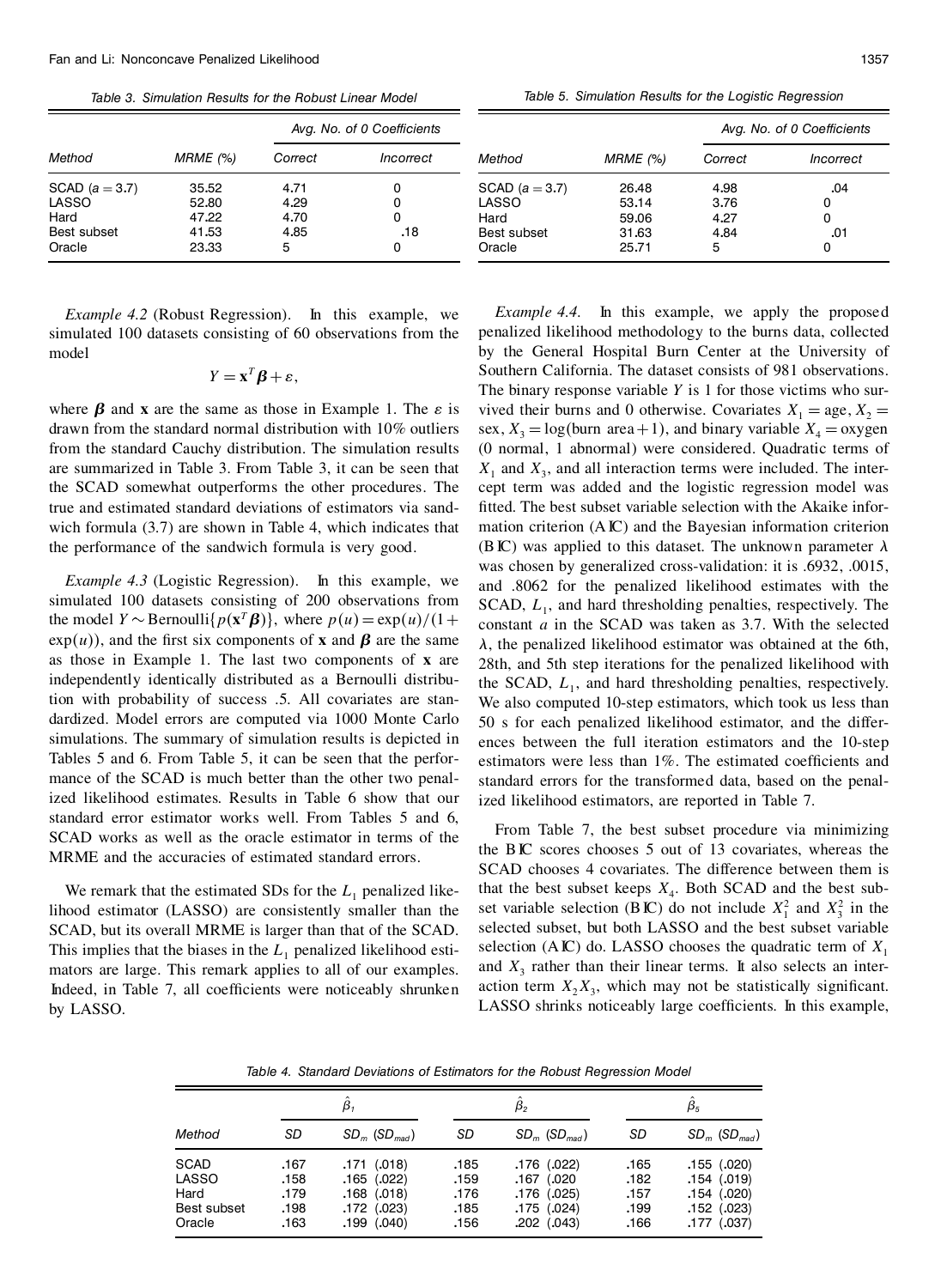*Table 6. Standard Deviations of Estimators for the Logistic Regression*

|                                                              | β,                                   |                                                                                         | $\beta_{2}$                          |                                                                                             | $\beta_{5}$                          |                                                                            |
|--------------------------------------------------------------|--------------------------------------|-----------------------------------------------------------------------------------------|--------------------------------------|---------------------------------------------------------------------------------------------|--------------------------------------|----------------------------------------------------------------------------|
| Method                                                       | SD                                   | $SD_m$ (SD <sub>mad</sub> )                                                             | SD                                   | $SD_m$ (SD <sub>mad</sub> )                                                                 | SD                                   | $SD_m$ (SD <sub>mad</sub> )                                                |
| SCAD ( $a = 3.7$ )<br>LASSO<br>Hard<br>Best subset<br>Oracle | .571<br>.310<br>.675<br>.624<br>.553 | $.538$ $(.107)$<br>$.379$ $(.037)$<br>$.561$ $(.126)$<br>.547 (.121)<br>$.538$ $(.103)$ | .383<br>.285<br>.428<br>.398<br>.374 | $.372$ $(.061)$<br>$.284$ $(.019)$<br>$.400$ $(.062)$<br>$.383$ $(.067)$<br>$.373$ $(.060)$ | .432<br>.244<br>.467<br>.468<br>.432 | $.398$ $(.065)$<br>.287 (.019)<br>.421 (.079)<br>.412 (.077)<br>.398(.064) |

the penalized likelihood with the hard thresholding penalty retains too many predictors. Particularly, it selects variables  $X_2$  and  $X_2X_3$ .

excessive biases. The approach proposed here can be applied to other statistical contexts without any extra difficulties.

# APPENDIX: PROOFS

5. CONCLUSION

We proposed a variable selection method via penalized likelihood approaches. A family of penalty functions was introduced. Rates of convergence of the proposed penalized likelihood estimators were established. With proper choice of regularization parameters, we have shown that the proposed estimators perform as well as the oracle procedure for vari able selection. The methods were shown to be effective and the standard errors were estimated with good accuracy. A uni fied algorithm was proposed for minimizing penalized likelihood function, which is usually a sum of convex and concave functions. Our algorithm is backed up by statistical theory and hence gives estimators with good statistical properties. Com pared with the best subset method, which is very time consuming, the newly proposed methods are much faster, more effective, and have strong theoretical backup. They select vari ables simultaneously via optimizing a penalized likelihood, and hence the standard errors of estimated parameters can be estimated accurately. The LASSO proposed by Tibshirani (1996) is a member of this penalized likelihood family with  $L_1$  penalty. It has good performance when the noise to signal ratio is large, but the bias created by this approach is notice ably large. See also the remarks in Example 4.3. The penalized likelihood with the SCAD penalty function gives the best performance in selecting significant variables without creating

Before we present the proofs of the theorems, we first state some regularity conditions. Denote by  $\Omega$  the parameter space for  $\beta$ .

#### Regularity Conditions

(A) The observations  $V_i$  are independent and identically distributed with probability density  $f(\mathbf{V}, \boldsymbol{\beta})$  with respect to some measure  $\mu$ .  $f(\mathbf{V}, \boldsymbol{\beta})$  has a common support and the model is identifiable. Furthermore, the first and second logarithmic derivatives of  $f$  satisfying the equations

$$
E_{\beta} \left[ \frac{\partial \log f(\mathbf{V}, \boldsymbol{\beta})}{\partial \beta_j} \right] = 0 \quad \text{for } j = 1, \dots, d
$$

and

$$
I_{jk}(\boldsymbol{\beta}) = E_{\boldsymbol{\beta}} \bigg[ \frac{\partial}{\partial \beta_j} \log f(\mathbf{V}, \boldsymbol{\beta}) \frac{\partial}{\partial \beta_k} \log f(\mathbf{V}, \boldsymbol{\beta}) \bigg]
$$
  
= 
$$
E_{\boldsymbol{\beta}} \bigg[ -\frac{\partial^2}{\partial \beta_j \partial \beta_k} \log f(\mathbf{V}, \boldsymbol{\beta}) \bigg].
$$

(B) The Fisher information matrix

$$
I(\boldsymbol{\beta}) = E\bigg\{\bigg[\frac{\partial}{\partial \boldsymbol{\beta}}\log f(\mathbf{V}, \boldsymbol{\beta})\bigg]\bigg[\frac{\partial}{\partial \boldsymbol{\beta}}\log f(\mathbf{V}, \boldsymbol{\beta})\bigg]^T\bigg\}
$$

is finite and positive definite at  $\beta = \beta_0$ .

(C) There exists an open subset  $\omega$  of  $\Omega$  that contains the true parameter point  $\beta_0$  such that for almost all **V** the density  $f(\mathbf{V}, \boldsymbol{\beta})$ 

*Table 7. Estimated Coef'cients and Standard Errors for Example 4.4*

| Method                                                                                | <b>MLE</b>                                                                                                                                      | <b>Best Subset</b><br>(AIC)                                                                                              | <b>Best Subset</b><br>(BIC)                                                                                           | SCAD                                                                                                             | LASSO                                                                                                                       | Hard                                                                                                                           |
|---------------------------------------------------------------------------------------|-------------------------------------------------------------------------------------------------------------------------------------------------|--------------------------------------------------------------------------------------------------------------------------|-----------------------------------------------------------------------------------------------------------------------|------------------------------------------------------------------------------------------------------------------|-----------------------------------------------------------------------------------------------------------------------------|--------------------------------------------------------------------------------------------------------------------------------|
| Intercept<br>$X_{1}$<br>$X_{2}$<br>$X_3$<br>$X_4^2$<br>$X_2^2$<br>$X_3^2$<br>$X_1X_2$ | $5.51$ $(.75)$<br>$-8.83(2.97)$<br>2.30(2.00)<br>$-2.77(3.43)$<br>$-1.74(1.41)$<br>$-.75$ (.61)<br>$-2.70(2.45)$<br>$.03$ $(.34)$<br>7.46(2.34) | 4.81( .45)<br>$-6.49(1.75)$<br>$0 (-)$<br>$0 (-)$<br>.30(.11)<br>$-1.04$ (.54)<br>$-4.55$ (.55)<br>$0 (-)$<br>5.69(1.29) | 6.12(.57)<br>$-12.15(1.81)$<br>$0 (-)$<br>$-6.93$ (.79)<br>$-.29$ (.11)<br>$0 (-)$<br>$0 (-)$<br>$0 (-$<br>9.83(1.63) | 6.09(0.29)<br>$-12.24$ (.08)<br>$0 (-)$<br>$-7.00$ (.21)<br>$0 (-)$<br>$0 (-)$<br>$0 (-$<br>$0 (-$<br>9.84(0.14) | 3.70(0.25)<br>$0 (-)$<br>0 <sub>1</sub><br>$0 (-)$<br>$-.28$ (.09)<br>$-1.71( .24)$<br>$-2.67$ (.22)<br>$0 (-)$<br>.36(.22) | 5.88(0.41)<br>$-11.32(1.1)$<br>2,21(1,41)<br>$-4.23(64)$<br>$-1.16(1.04)$<br>$0 (-)$<br>$-1.92$ (.95)<br>$0 (-)$<br>9.06(0.96) |
| $X_1X_3$<br>$X_1X_4$<br>$X_2X_3$<br>$X_2X_4$<br>$X_3X_4$                              | .24(.32)<br>$-2.15(1.61)$<br>$-.12$ (.16)<br>1.23(1.21)                                                                                         | $0 (-)$<br>$0 (-)$<br>$0 (-)$                                                                                            | $0 (-)$<br>$0 (-)$<br>$0 (-)$<br>$0 (-$                                                                               | $0 (-)$<br>$0 (-$<br>$0 (-)$<br>0                                                                                | $0 (-)$<br>$-0.10$ (.10)<br>$0 (-)$<br>0 (                                                                                  | $0 (-)$<br>$-2.13(1.27)$<br>$0 (-)$<br>.82(1.01)                                                                               |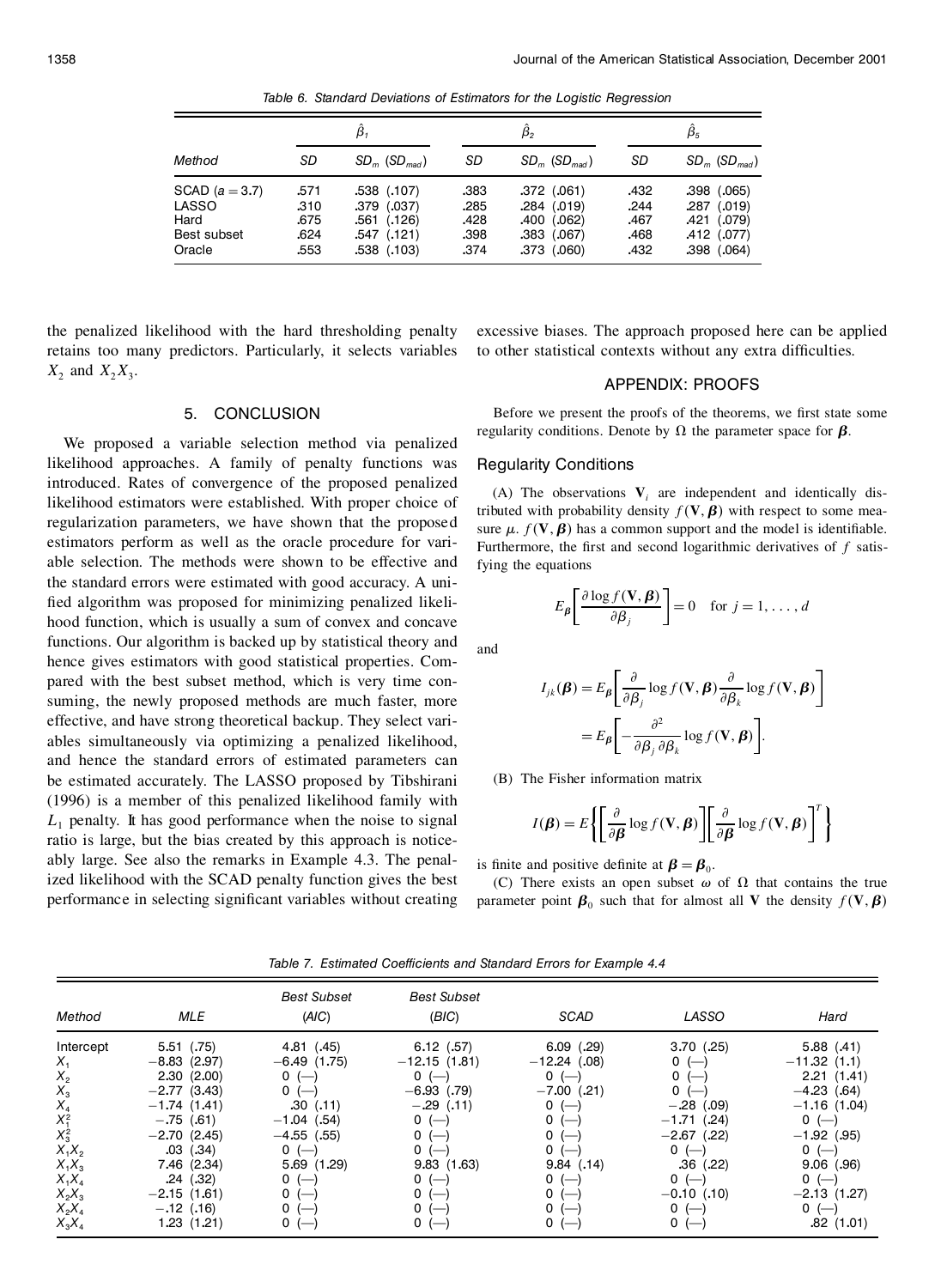admits all third derivatives  $(\partial f(\mathbf{V}, \boldsymbol{\beta}))/(\partial \beta_j \partial \beta_k \partial \beta_l)$  for all  $\boldsymbol{\beta} \in \omega$ .<br>Furthermore, there exist functions  $M_{ikl}$  such that

$$
\left|\frac{\partial^3}{\partial \beta_j \partial \beta_k \partial \beta_l} \log f(\mathbf{V}, \boldsymbol{\beta})\right| \leq M_{jkl}(\mathbf{V}) \text{ for all } \boldsymbol{\beta} \in \omega,
$$

where  $m_{jkl} = E_{\beta_0}[M_{jkl}(\mathbf{V})] < \infty$  for *j*, *k*, *l*.

These regularity conditions guarantee asymptotic normality of the ordinary maximum likelihood estimates. See, for example, Lehmann (1983).

## Proof of Theorem 1

Let  $\alpha_n = n^{-1/2} + a_n$ . We want to show that for any given  $\varepsilon > 0$ , there exists a large constant *C* such that

$$
P\left\{\sup_{\|\mathbf{u}\| = C} Q(\boldsymbol{\beta}_0 + \alpha_n \mathbf{u}) < Q(\boldsymbol{\beta}_0) \right\} \ge 1 - \varepsilon. \tag{A.1}
$$

This implies with probability at least  $1 - \varepsilon$  that there exists a local maximum in the ball  ${\beta_0 + \alpha_n u: \|u\| \leq C}$ . Hence, there exists a local maximizer such that  $\|\boldsymbol{\beta} - \boldsymbol{\beta}_0\| = O_P(\alpha_n)$ .

Using  $p_{\lambda}$   $(0) = 0$ , we have

$$
D_n(\mathbf{u}) \equiv Q(\boldsymbol{\beta}_0 + \alpha_n \mathbf{u}) - Q(\boldsymbol{\beta}_0)
$$
  
\$\leq L(\boldsymbol{\beta}\_0 + \alpha\_n \mathbf{u}) - L(\boldsymbol{\beta}\_0) - n \sum\_{j=1}^s \{p\_{\lambda\_n}(|\beta\_{j0} + \alpha\_n u\_j|) - p\_{\lambda\_n}(|\beta\_{j0}|)\},\$

where *s* is the number of components of  $\beta_{10}$ . Let  $L'(\beta_0)$  be the gradient vector of *L*. By the standard argument on the Taylor expansion of the likelihood function, we have

$$
D_n(\mathbf{u}) \le \alpha_n L'(\boldsymbol{\beta}_0)^T \mathbf{u} - \frac{1}{2} \mathbf{u}^T I(\boldsymbol{\beta}_0) \mathbf{u} n \alpha_n^2 \{1 + o_p(1)\}
$$

$$
- \sum_{j=1}^s [n \alpha_n p'_{\lambda_n} (|\beta_{j0}|) \text{sgn}(\beta_{j0}) u_j + n \alpha_n^2 p''_{\lambda_n} (|\beta_{j0}|) u_j^2 \{1 + o(1)\}]. \tag{A.2}
$$

Note that  $n^{-1/2}L'(\beta_0) = O_P(1)$ . Thus, the first term on the right-hand side of (A.2) is on the order  $O_p(n^{1/2}\alpha_n) = O_p(n\alpha_n^2)$ . By choosing a sufficiently large  $C$ , the second term dominates the first term uniformly in  $\|\mathbf{u}\| = C$ . Note that the third term in (A.2) is bounded by

$$
\sqrt{s}n\alpha_n a_n \|\mathbf{u}\| + n\alpha_n^2 \max\left\{|p_{\lambda_n}''(|\beta_{j0}|)|: \beta_{j0} \neq 0\right\} \|\mathbf{u}\|^2.
$$

This is also dominated by the second term of (A.2). Hence, by choosing a sufficiently large  $C$ ,  $(A.1)$  holds. This completes the proof of the theorem.

## Proof of Lemma 1

It is sufficient to show that with probability tending to 1 as  $n \to \infty$ , for any  $\beta_1$  satisfying  $\beta_1 - \beta_{10} = O_p(n^{-1/2})$  and for some small  $\varepsilon_n =$  $Cn^{-1/2}$  and  $j = s + 1, \ldots, d$ ,

$$
\frac{\partial Q(\boldsymbol{\beta})}{\partial \beta_j} < 0 \quad \text{for } 0 < \beta_j < \varepsilon_n \tag{A.3}
$$

$$
> 0 \quad \text{for } -\varepsilon_n < \beta_j < 0. \tag{A.4}
$$

To show (A.3), by Taylor's expansion, we have

$$
\frac{\partial Q(\boldsymbol{\beta})}{\partial \beta_j} = \frac{\partial L(\boldsymbol{\beta})}{\partial \beta_j} - n p'_{\lambda_n}(|\beta_j|) \text{sgn}(\beta_j)
$$
  
= 
$$
\frac{\partial L(\boldsymbol{\beta}_0)}{\partial \beta_j} + \sum_{l=1}^d \frac{\partial^2 L(\boldsymbol{\beta}_0)}{\partial \beta_j \partial \beta_l} (\beta_l - \beta_{l0}) + \sum_{l=1}^d \sum_{k=1}^d \frac{\partial^3 L(\boldsymbol{\beta}^*)}{\partial \beta_j \partial \beta_l \partial \beta_k}
$$
  
× 
$$
(\beta_l - \beta_{l0})(\beta_k - \beta_{k0}) - n p'_{\lambda_n}(|\beta_j|) \text{sgn}(\beta_j),
$$

where  $\beta^*$  lies between  $\beta$  and  $\beta_0$ . Note that by the standard arguments,

and

$$
\frac{1}{n} \frac{\partial^2 L(\boldsymbol{\beta}_0)}{\partial \beta_j \partial \beta_l} = E \left\{ \frac{\partial^2 L(\boldsymbol{\beta}_0)}{\partial \beta_j \partial \beta_l} \right\} + o_P(1).
$$

 $n^{-1} \frac{\partial L(\boldsymbol{\beta}_0)}{\partial \beta_j} = O_P(n^{-1/2})$ 

By the assumption that  $\boldsymbol{\beta} - \boldsymbol{\beta}_0 = O_P(n^{-1/2})$ , we have

$$
\frac{\partial Q(\boldsymbol{\beta})}{\partial \beta_j} = n \lambda_n \left\{ -\lambda_n^{-1} p'_{\lambda_n}(|\beta_j|) \operatorname{sgn}(\beta_j) + O_P(n^{-1/2}/\lambda_n) \right\}.
$$

Whereas  $\liminf_{n\to\infty} \liminf_{\theta\to 0^+} \lambda_n^{-1} p'_{\lambda_n}(\theta) > 0$  and  $n^{-1/2}/\lambda_n \to 0$ , the sign of the derivative is completely determined by that of  $\beta$ . Hence, (A.3) and (A.4) follow. This completes the proof.

#### Proof of Theorem 2

It follows by Lemma 1 that part (a) holds. Now we prove part (b). It can be shown easily that there exists a  $\beta_1$  in Theorem 1 that is a root-*n* consistent local maximizer of  $Q\{\binom{\beta_1}{0}\}\$ , which is regarded as a function of  $\beta_1$ , and that satisfies the likelihood equations

$$
\left. \frac{\partial Q(\boldsymbol{\beta})}{\partial \beta_j} \right|_{\boldsymbol{\beta} = (\hat{\boldsymbol{\beta}}_0^i)} = 0 \quad \text{for } j = 1, \dots, s. \tag{A.5}
$$

Note that  $\beta_1$  is a consistent estimator,

$$
\frac{\partial L(\boldsymbol{\beta})}{\partial \beta_j}\Big|_{\boldsymbol{\beta} = (\hat{\boldsymbol{\beta}}_0^1)} - n p'_{\lambda_n}(|\hat{\beta}_j|) sgn(\hat{\beta}_j)
$$
  
\n
$$
= \frac{\partial L(\boldsymbol{\beta}_0)}{\partial \beta_j} + \sum_{l=1}^s \left\{ \frac{\partial^2 L(\boldsymbol{\beta}_0)}{\partial \beta_j \partial \beta_l} + o_P(1) \right\} (\hat{\beta}_l - \beta_{l0})
$$
  
\n
$$
- n (p'_{\lambda_n}(|\beta_{j0}|) sgn(\beta_{j0}) + \left\{ p''_{\lambda_n}(|\beta_{j0}|) + o_P(1) \right\} (\hat{\beta}_j - \beta_{j0})).
$$

It follows by Slutsky's theorem and the central limit theorem that

$$
\sqrt{n}(I_1(\boldsymbol{\beta}_{10})+\Sigma)\big\{\hat{\boldsymbol{\beta}}_1-\boldsymbol{\beta}_{10}+(I_1(\boldsymbol{\beta}_{10})+\Sigma)^{-1}\mathbf{b}\big\}\to N\{\mathbf{0},I_1(\boldsymbol{\beta}_{10})\}
$$

in distribution.

*[Received March 2000. Revised December 2000.]*

#### **REFERENCES**

- Antoniadis, A. (1997), "Wavelets in Statistics: A Review" (with discussion), *Journal of the Italian Statistical Association*, 6, 97–144.
- Antoniadis, A., and Fan, J. (2001), "Regularization of Wavelets Approximations," *Journal of the American Statistical Association*. 96, 939–967.
- Bickel, P. J. (1975), "One-Step Huber Estimates in Linear Models," *Journal of the American Statistical Association*, 70, 428–433.
- Breiman, L. (1995), "Better Subset Regression Using the Nonnegative Garrote," *Technometrics*, 37, 373–384.
- Breiman, L. (1996), "Heuristics of Instability and Stabilization in Model Selection," *The Annals of Statistics*, 24, 2350–2383.
- Craven, P., and Wahba, G. (1979), "Smoothing Noisy Data With Spline Functions: Estimating the Correct Degree of Smoothing by the Method of Gen eralized Cross-Validation," *Numerische Mathematik*, 31, 377–403.
- Donoho, D. L., and Johnstone, I. M. (1994a), "Ideal Spatial Adaptation by Wavelet Shrinkage," *Biometrika*, 81, 425–455.
- $(1994b)$ , "Minimax Risk Over  $\ell_p$  Balls for  $\ell_q$  Error," *Probability Theory and Related Fields*, 99, 277–303.
- Fan, J. (1997), "Comments on 'Wavelets in Statistics: A Review' by A. Anto niadis," *Journal of the Italian Statistical Association*, 6, 131–138.
- Frank, I. E., and Friedman, J. H. (1993), "A Statistical View of Some Chemo metrics Regression Tools," *Technometrics*, 35, 109–148.
- Fu, W. J. (1998), "Penalized Regression: The Bridge Versus the LASSO," *Journal of Computational and Graphical Statistics*, 7, 397–416.